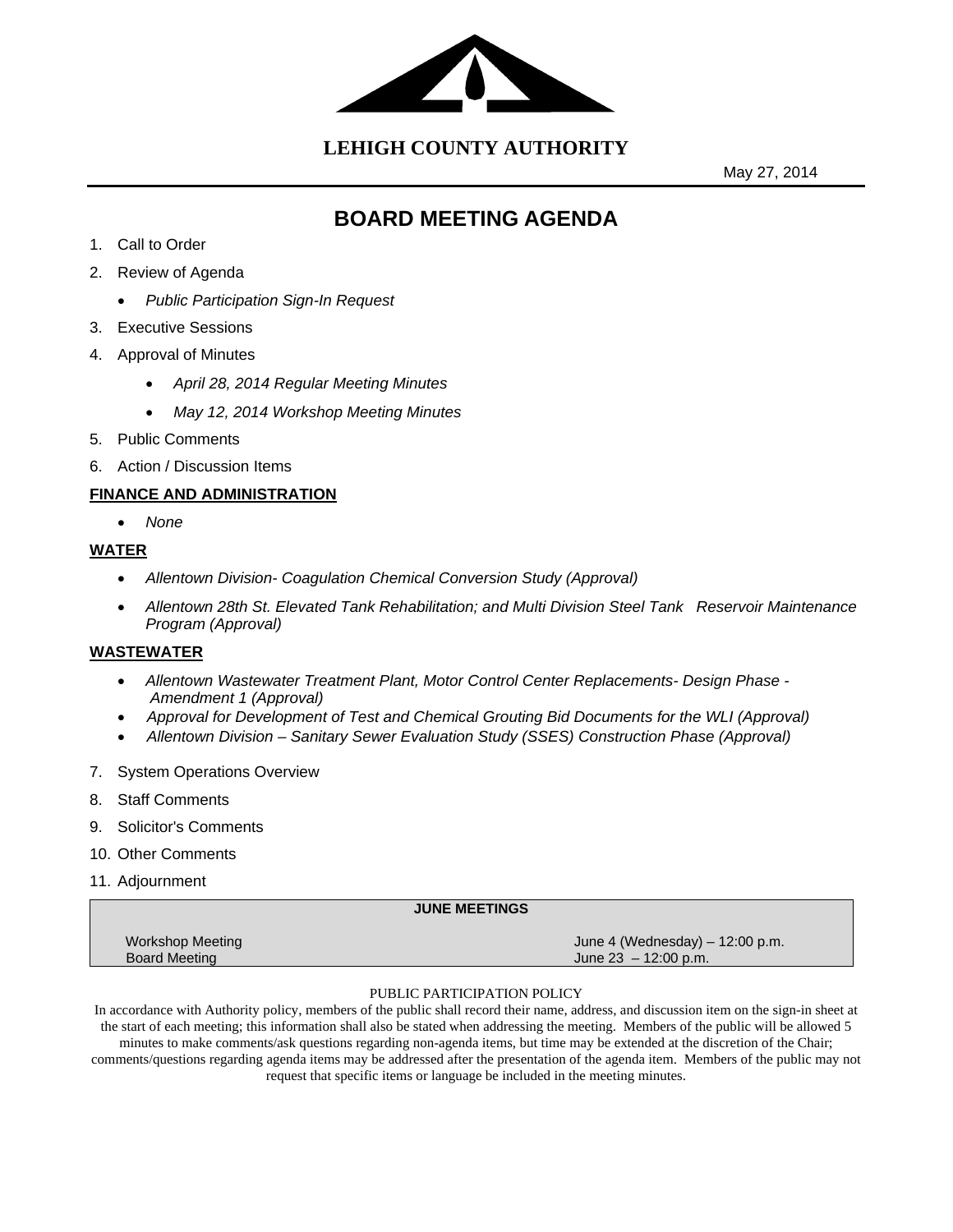# **FINANCE & ADMINISTRATION**

# **ACTION ITEMS**

# **1.** *None.*

# **DISCUSSION ITEMS**

**1.** 

# **INFORMATION ITEMS**

# **1.** *CMMS Upgrade and Expansion Project*

GIS map identifying both Suburban and Allentown Division distribution and collection system assets has been developed and transmitted to RJN for review. Cityworks software installation and CASSWORKS data conversion is scheduled for June. Pilot phase is scheduled for Aug. – Oct. Verizon Wireless is willing to provide sample mobile devices ex. IPad, Android tablet for evaluation during the pilot phase.

# **2.** *Recently Purchased Investments – Certificates of Deposit (CDs)*

| Fund         | Bank                                           | Location         | Gross<br>Amount | Date of<br>Purchase | Date<br>Due | Net Rate<br>% |
|--------------|------------------------------------------------|------------------|-----------------|---------------------|-------------|---------------|
| LLRI CR      | Customers Bank                                 | Phoenixville, PA | 245,000.00      | 4/23/14             | 12/23/15    | 0.40          |
| Cons Wtr (2) | First Merchants Bank National Assoc Muncie, IN |                  | 90,000.00       | 4/30/14             | 10/30/15    | 0.35          |
| Cons Wtr (2) | Apple Bank for Savings                         | Manhasset, NH    | 240,000.00      | 5/14/14             | 9/14/14     | 0.35          |

Fund Descriptions for Investments:

| Cons Wtr (2) | Consolidated Water (2)                            |
|--------------|---------------------------------------------------|
| LLRI CR      | Little Lehigh Relief Interceptor Capital Reserves |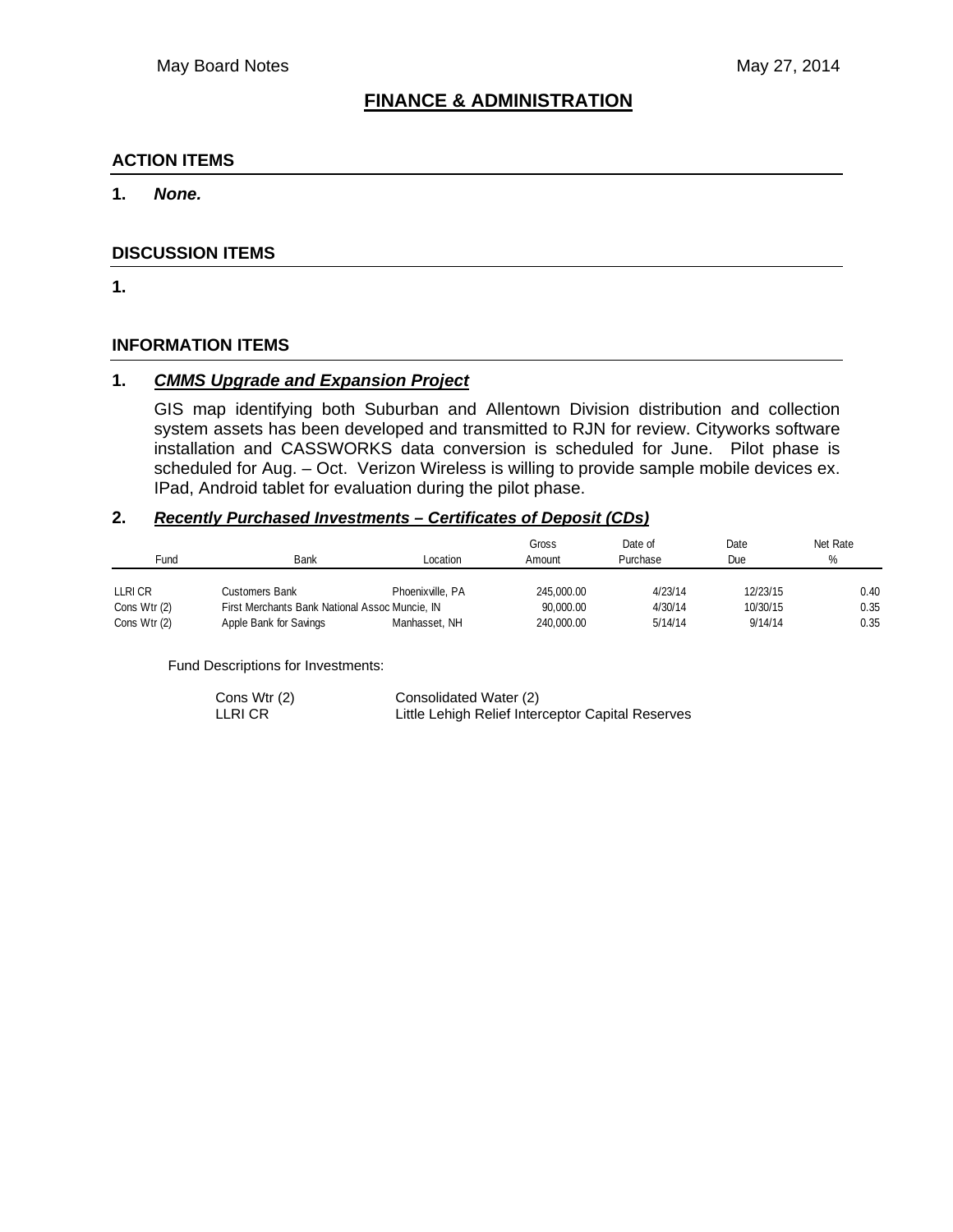# **ACTION ITEMS**

# **1.** *Allentown Division- Coagulation Chemical Conversion Study (Approval)*

In 2010, DEP approved the City to change the primary coagulant from Aluminum Sulfate (Alum) to Polyaluminum Chloride (PACL). This change has not been implemented due to change over in City personnel and the leasing of the City water system. A review of the proposals received in January for professional services to evaluate options for the implementation of this changeover indicated that a further refinement of project scope and associated costs is necessary before recommending an award. Revised proposals were received on March 21, 2014. Gannett Fleming's proposal met the requirements of the RFP and they were also the lowest cost of four proposals received. Board approval for this Study is being requested including the award of the professional services contract to Gannett Fleming, Inc. Reference attached documentation *(green).* 

# **2. Allentown 28th St. Elevated Tank Rehabilitation; and Multi Division Steel Tank Reservoir Maintenance Program** *(Approval)*

Since December 2005, LCA has retained Utility Services Company, Inc. (USC) who for an annual fee has been responsible for the on-going maintenance and rehabilitation of four of our five suburban division welded steel reservoir tanks. Over the 8+ year period, the Authority's Capital and Operational staff have been very pleased with the performance of USC. Given our past experience with USC Steel Tank Maintenance Program we recommend adding the following tanks the program: Allentown 28th St. Elevated Tank Rehabilitation; 28th Street Standpipe; Halstead Elevated Steel Tank; Heidelberg Heights Tank, the latter being in the suburban division. This approval request addresses three separate projects each with a separate cost center. Two projects are in the Allentown Division, one of which is city funded; and one project in the Suburban Division. Reference the attached documentation *(pink).* 

#### **DISCUSSION ITEMS**

**1.** *None.*

#### **INFORMATION ITEMS**

#### **1.** *Arcadia West Pumping Station Modifications*

The control panel for the new high service pump has been released for production. Layout drawings are being prepared for the station piping and bypass pumping. The general contractor's schedule has slipped by about three months due to difficulty in releasing all shop drawings. Setting the fuel tank, site cleanup and fencing installation are schedule for later this month. The electrical contractor has completed much of the conduit in the station. Electrical and SCADA tie-ins will be made as the work progresses.

#### **2.** *LCA Facilities Emergency Power Project*

As of March 26, 2014 all Project sites are now operable with a generator and transfer switch. The electrical contractor is currently working on all punch list items and providing all necessary close out documents. Delivery of the 100 KW generator for the Gary pump station in Buss Acres has been received and has passed all startup inspections from the manufacture's dealership.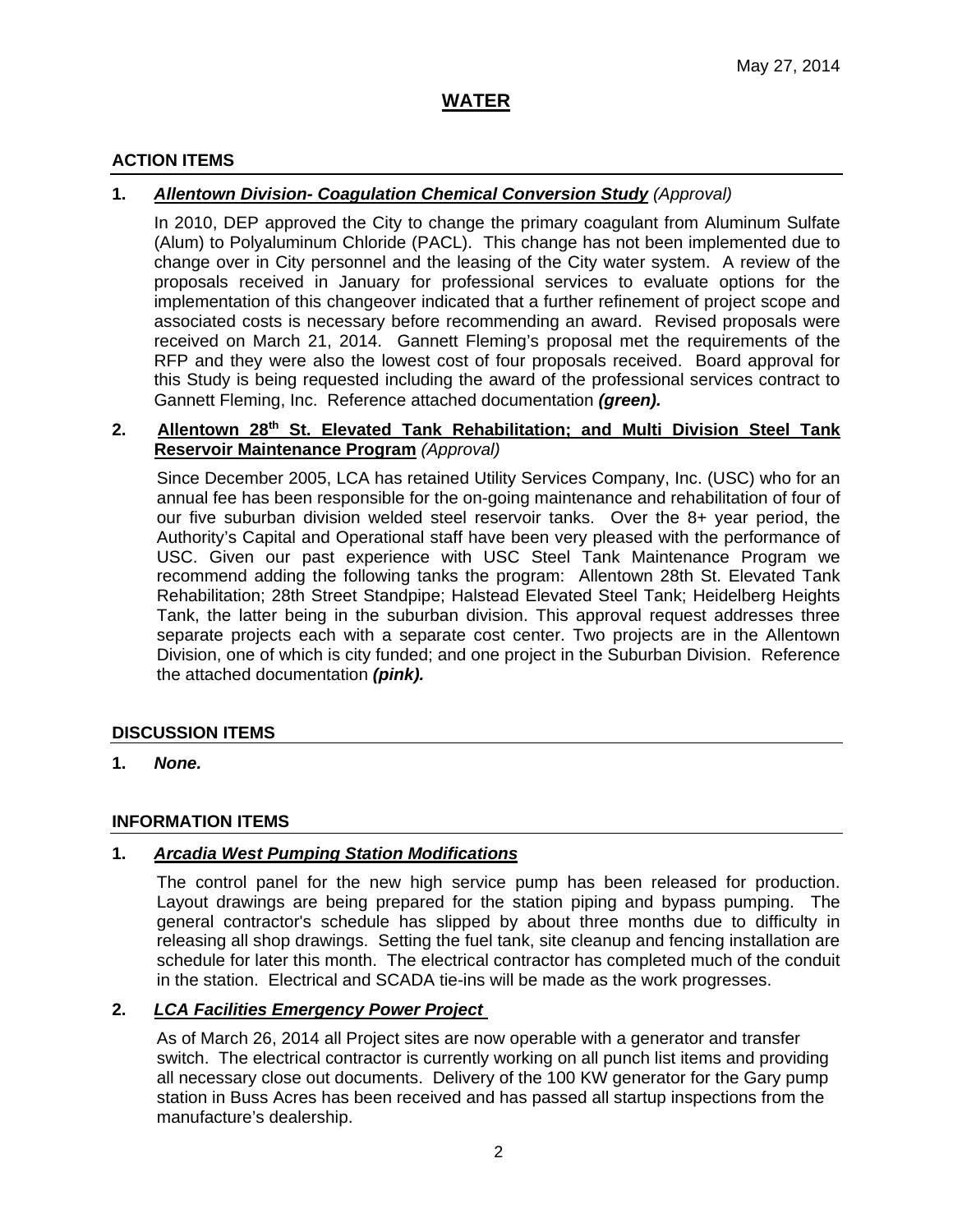# **3.** *Allentown Division- Water Main Replacement Program*

City of Allentown has granted Conceptual Design approval of this Major Project. Preliminary meetings have taken place with Allentown Streets Department, PennDOT, UGI and other entities to introduce the program. 30% design has been completed and design comments have been received by our engineering consultant from both the LCA project team and the City of Allentown. Substantially complete design plans and specs have been reviewed by LCA and comments have been issued and corrected by our engineering consultant. As of April  $30<sup>th</sup>$  2014 LCA has formally submitted to the City of Allentown substantially complete plans and specs for their official review per the lease concession agreement. This project will be funded by LCA.

# **4.** *Allentown Division- Schantz Spring Chlorination Issue*

Alternative options in lieu of a  $CL<sub>2</sub>$  Booster Station as originally scoped by the City are being fully evaluated based on cost and feasibility. Backup power supply, more reliable chemical feed pumps, and full-time data recording are all being considered in an effort to reduce the potential for unchlorinated slugs of water in the future. Barry Isett Inc. has provided a proposal to determine costs of the alternate plan vs the original booster station. City of Allentown has been agreed with the concept and has authorized to proceed with the evaluation. This Project is identified as Un-Completed Work and will be funded by the City.

# **5.** *Allentown Division- WFP Chemical Building Roof Replacement*

The Project includes modifications to the roof of WFP chemical storage area (i.e. installation of hatches), removal and replacement of (2) 8,000 gallon chemical storage tanks; and replacement of the 20-year old rubber membrane roof system. The project has been bid by the City and a contract has been awarded. The replacement chemical feed tanks have been fabricated and are being stored by the vendor until we are ready for them. Construction has been underway since 3/31/2014. Water pipes, sprinklers, storm drains, etc. are being moved first. Steel and other construction materials are to start arriving on May 19, 2014. Dismantling of the existing roof is also scheduled to begin on May 19, 2014. Both replacement sodium hypochlorite tanks will be delivered on Thursday May 22, 2014. The anticipated completion date for the project has been revised to July 7, 2014. This Project is identified as Un-Completed Work and will be funded by the City.

# **6.** *Developments*

Water system construction is occurring in the following developments: Valley West Estates, Phases 4, 5 & 6, 46 residential lots (sfd), UMT

Water system plans are being reviewed for the following developments:

Above & Beyond (personal care facility), 2 commercial lots, UMT

Diocesan Pastoral Center, 2 commercial lots, 3 additional lots and residual lot for existing cemetery, LMT

Grant Street Townes, 18 residential lots (sfa), WashT

Hamilton Crossings, 2 commercial lots with 20 buildings having retail, financial,

convenience and restaurant uses, LMT

Hickory Park Estates, 3 residential lots (sfd), UMT

Hillview Farms, 31 residential lots (sfd), LMT/SWT

Indian Creek Industrial Park, 6 commercial lots, UMilT, water and sewer

Lehigh Hills, 247 residential lots (sfa/sfd), UMT

Lehigh Hills, Lot 4, 1 commercial building, UMT

Liberty at Mill Creek, 2 industrial lots, UMT

Morgan Hills, 40 residential lots (sfd), WeisT, water and sewer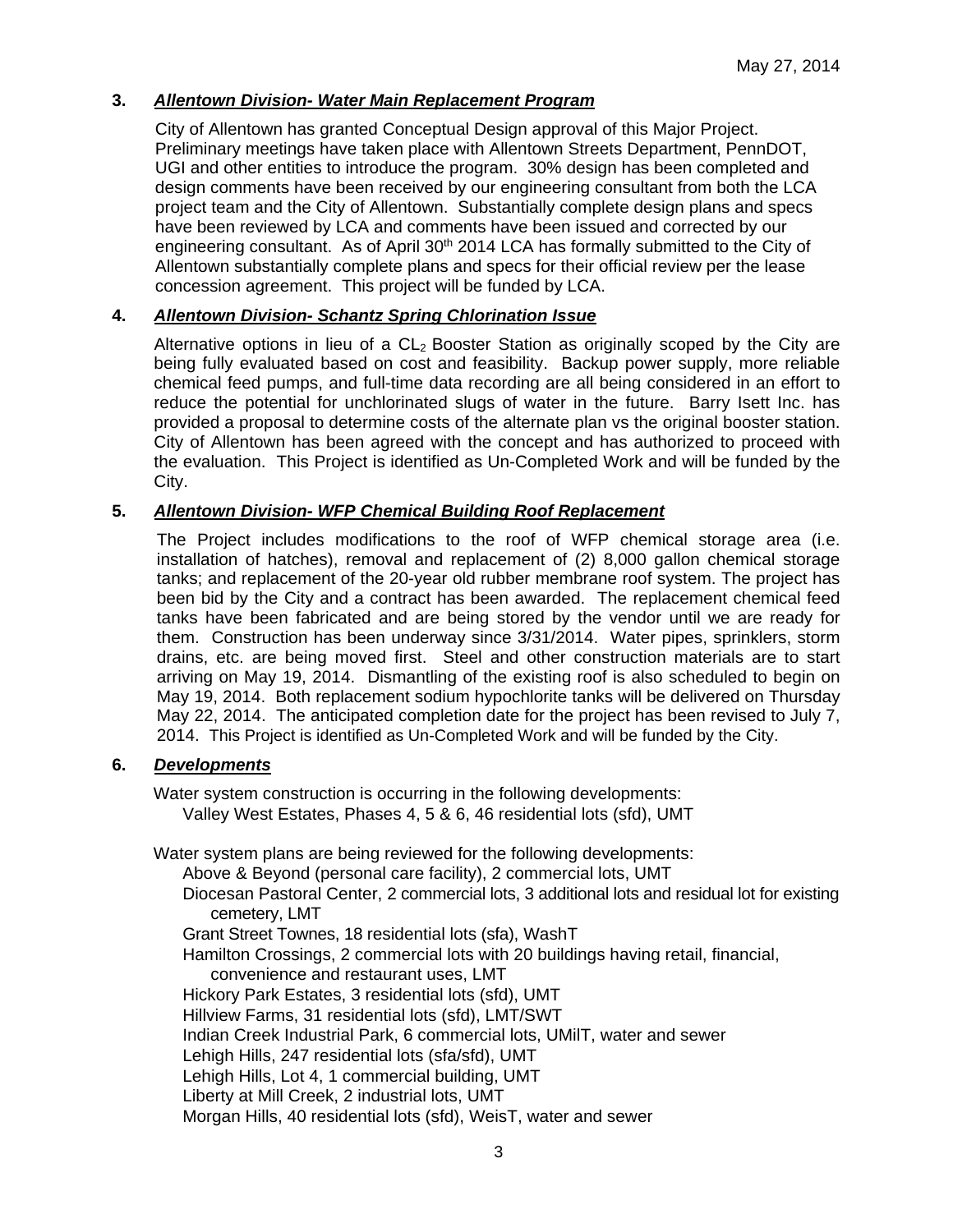North Whitehall Commercial Center (Walmart), 5 commercial lots, NWT, water and sewer

Route 100 Bypass & Cetronia Road Proposed Commercial Development, 1 commercial lot with 4 buildings having auto, convenience, financial and day care uses, UMT

Shepherd's Corner, 1 commercial lot, LMT

Spring Creek Properties Settlement Subdivision (formerly Spring Creek Properties Subdivision I), 16 commercial and industrial lots, LMT

Trexler Business Center, Lot 1, 1 commercial building, LMT

Weilers Road Twins, 82 residential lots (sfa), UMT

West Park, Lot 8, 1 industrial building, UMT

Woodmere Estates, 60 residential units (sfd), UMT

Woodmont at Upper Macungie (formerly Rabenold Farms II), 288 apartment units and clubhouse, (Portion north of I-78), UMT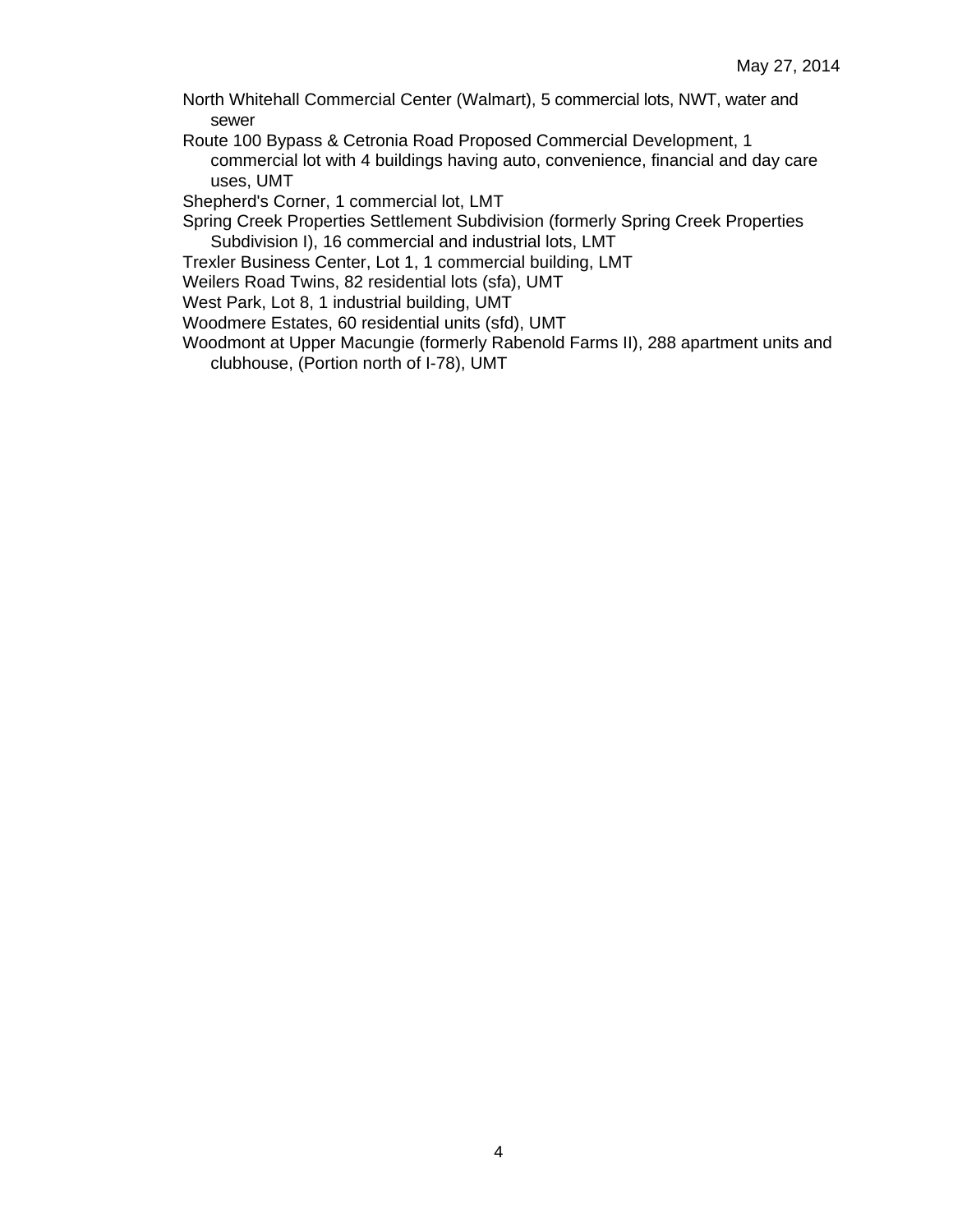# **WASTEWATER**

# **ACTION ITEMS**

# **1.** *Allentown Wastewater Treatment Plant, Motor Control Center Replacements- Design Phase - Amendment 1 (Approval)*

CDM Smith Inc. based their design proposal on a Preliminary Design report prepared by CMX, Inc. for the City of Allentown. The report called for the reuse of existing conduits from the existing MCCs to the individual loads. Subsequent investigations by CDM during the design process have found that the CMX report was in error and a vast majority of these conduits are not in good condition, and many are not reusable at all. CDM will provide additional design services to include removal and replacement of existing conduits for \$12,000 (negotiated down from \$40,000). The CMX report also indicated that the roof was capable of handling the loads of the proposed stainless steel MCC housing unit, but further structural analysis of the roof by CDM has indicated that small-scale structural reinforcements of the concrete cross-members are required, and their fee to design these changes is \$16,500. Board approval is being requested for a contract amendment that will allow for CDM to perform additional design services that were not part of the original specification. Reference the attached documentation *(blue).* 

# **2.** *Approval for Development of Test and Chemical Grouting Bid Documents for the WLI (Approval)*

A memo, Capital Project Authorization Amendment and Professional Services Authorization *(yellow)* for Arcadis (name change from Malcolm Pirnie) is being presented to the Board for consideration. The work is related to the I & I SCARP and is being developed as a result of the previous Physical Condition Assessment of the WLI System. This approval is for the devolvement of bidding documents and providing bidding support services for the testing and chemical grouting of leaking joints. This is a rehabilitation project expected to significantly reduce the leakage and infiltration into several branches of the WLI and is estimated to cost over \$800,000. Also included in the rehabilitation project is heavy cleaning of the lines and point repairs where previous CCTV indicated. A more detailed explanation of the project and the testing and chemical grouting process is attached in a memo and the Arcadis Proposal.

#### **3.** *Allentown Division – Sanitary Sewer Evaluation Study (SSES) Construction Phase (Approval)*

A Memo, Capital Project Authorization Amendment and Professional Services Authorization Amendment is being presented to the Board for consideration. This project involves field investigatory work to identify sources of inflow and infiltration (I/I) in the City's sanitary sewer system located in the Primary and Secondary basins as identified in the WR&A report. The work will include closed circuit television (CCTV) inspection of approximately 102,000 linear feet of sanitary sewer mains ranging in size from 8 to 36 inches in diameter. The work will include the inspection of approximately 550 manholes and sewer piping point repairs, joint repairs, smoke testing, and heavy cleaning. This project is identified as Administrative Order / Un-Completed Work and will be funded by the City. Reference the attached documentation *(salmon).*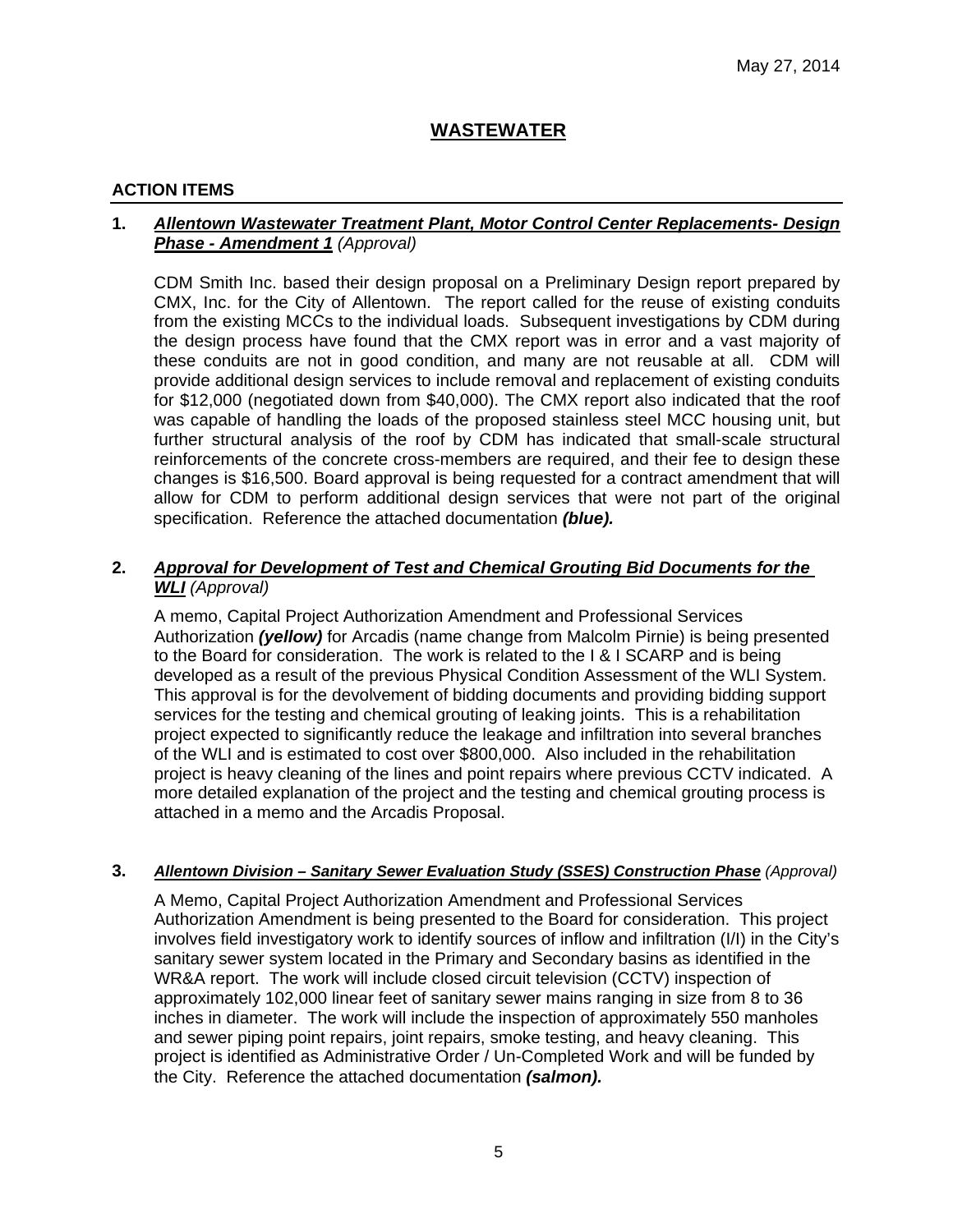# **DISCUSSION ITEMS**

# **1.** *None.*

# **INFORMATION ITEMS**

# **1.** *Infiltration and Inflow (I&I) Program Update*

The following is work planned for 2014:

- Submission of reports to EPA and DEP.
- Rehab effectiveness metering in Phase 1 pipe lining project areas to determine the reduction in peak flows as a result of the rehab work.
- Phase 2 of Signatory pipe lining projects as determined by KCE.
- Rehab effectiveness metering in Phase 2 pipe lining project areas.
- WLI Manhole Inspections. This work is near completion.
- Test and Seal project for branches of the WLI that were CCTVed in 2011 2012.
- Long term flow meters will continue on a limited basis. Two rain gauges and meters remain in the system.
- Alternative Modeling and feasibility analysis to evaluate the various alternatives to achieve the preliminary objectives. The alternatives will include various combinations of I & I elimination, storage and capacity increases.
- Preliminary Program Objectives Evaluation Report will be submitted to DEP by the end of 2014. This document will define the current system performance and assess what it will take to achieve the system preliminary objectives. The report will include a discussion of the investigation and evaluation work completed including flow evaluation, SSES prioritization, modeling, current and future level of service, current and future system sizing requirements, and will propose the Level of Control for system operation.
- The development of the Capital Improvements Plan is scheduled to begin by the end of the year. This will identify the rehab needs, replacement needs, expansion requirements, costs of improvements and schedule for implementation to achieve the program objectives.
- The City and LCA hydraulic models have been combined by Arcadis. A meeting was held with City representatives and the City Engineer and LCA representatives and our Engineer to discuss the combined model and to determine if additional flow monitoring is required to calibrate the models. Ten meters are being installed near the park Pump Station to collect flow data for three to four months. The flow data will help the two models work together. A proposal has been requested for updating the calibration with the new flow data.
- The LCA will be requesting an extension for the EPA Administration Order (AO) completion date before the end of the year. The AO issued in September 2009 stated "Respondents shall eliminate the discharges from the SSOs in the System no later than December 31, 2014." A meeting is being held with the City and City Signatories to determine if there is an interest in making a joint request to EPA.

#### **2.** *Wastewater Treatment Capacity*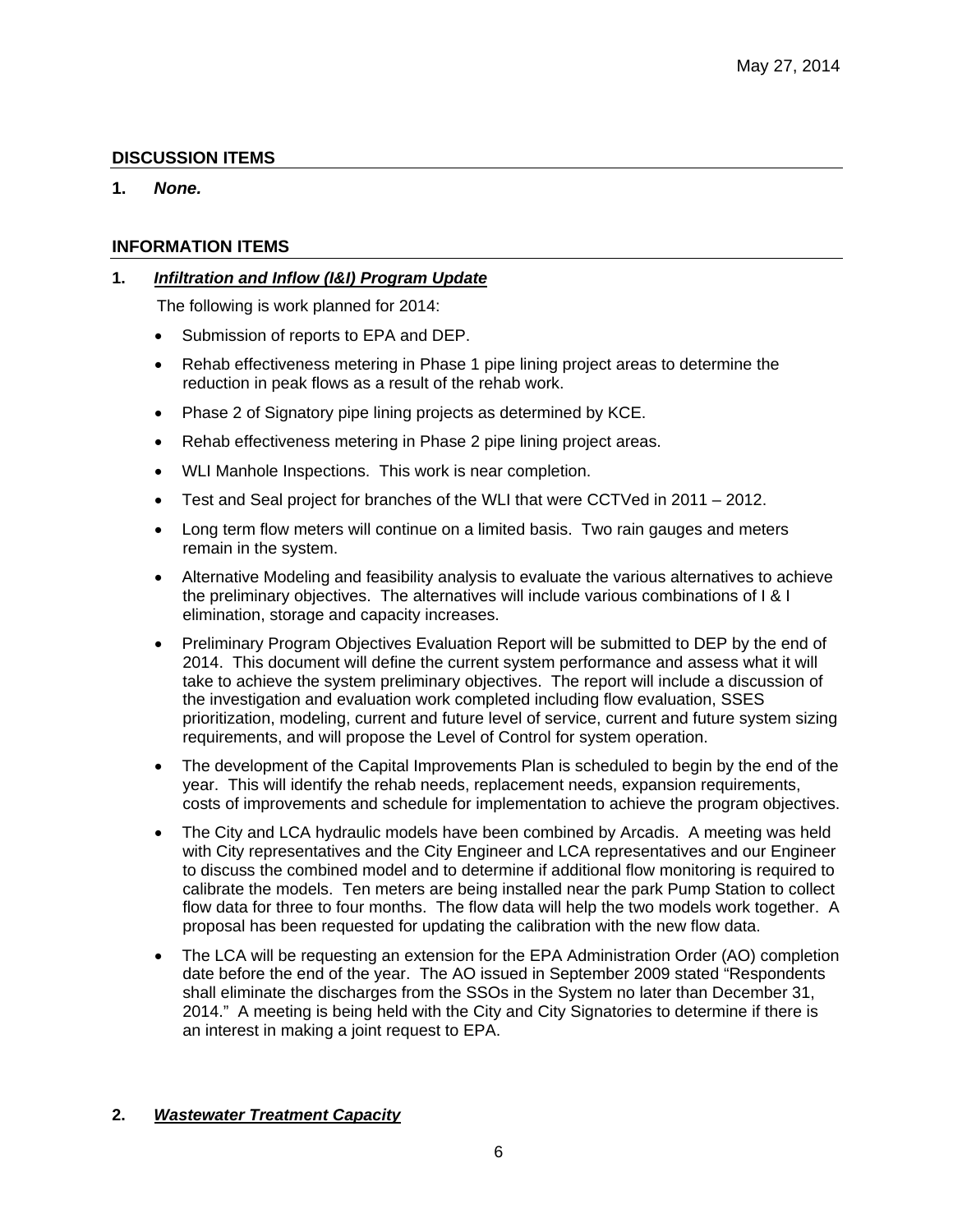The Memo of Understanding (MOU) regarding working together on a joint Act 537 Plan with the City was never executed with the City. The MOU was revised as a result of the Concession. The City revised the MOU and returned to LCA. We are in the process of continued negotiations.

A Stakeholder's Advisory Committee (SAC) Meeting will be scheduled for early 2014.

DEP has indicated that a Jordan Creek study must be submitted to DEP prior to the issuance of final effluent standards. If we want to avoid the study, then water quality standards would be imposed for effluent limitations. There is no work currently being done on the Jordan Creek discharge option.

A meeting was held with the DRBC to discuss updating the prospective effluent limits for the various alternatives. The model was refined and the grandfathered loads for Phosphorus and Ammonia have been updated based on the actual Kline's Island data. The new effluent limits have been developed and provided by the DRBC. The Engineering team held a meeting to discuss the revised effluent limits provided by the DRBC. A follow-up letter will be provided to the DRBC requesting back-up documentation and sources of data.

A meeting was held at the Pretreatment Plant with the DEP to discuss the land application option. Four individuals from DEP toured the area to see the various sites that are being investigated for land application of the plant effluent. DEP is still excited about this option but did present the requirement for total dissolved solids (TDS) which will be one of the challenges.

Effluent sampling was performed on the Pretreatment Plant effluent to determine the make-up of the TDS. The high TDS in the effluent will require a reverse osmosis process to treat the TDS to acceptable levels. The major industries and waste haulers are now being sampled to determine where the sources of the high plant TDS is coming from. The high TDS concentrations will present a challenge for the for the land application option as additional acreage will be needed to dilute the TDS.

The City has provided future population projections to be utilized in the hydraulic model.

No update.

#### **3.** *Northern Lehigh Wastewater System*

The project is composed of the following:

#### *Wastewater Treatment Plant (on a 5-acre tract at KidsPeace)*

The North Whitehall Township (NWT) Board of Supervisors granted approval of the Conditional Use for the proposed WWTP. In late November 2012 the opposition, the Voice of the Jordan (Voice), appealed the NWT decision to Lehigh County Court of Common Pleas. On June 5, 2013 the Court ordered "that the decision of the NWT Board of Supervisors dated October 23, 2012 is hereby reaffirmed". On July 29, 2013 the Voice filed an appeal of the previous Court ruling to Commonwealth Court. Arguments in Harrisburg took place on December 11, 2013, a decision rendered by the Court on January 9, 2014 affirmed the lower Courts decision and Township approval. The Voice has filed a Petition with the Pennsylvania Supreme Court to hear the case. We are evaluating the timing of any legal action to request that the Court require the Voice to post a bond. *No Current Activity*

The total cost of the WTP including soft costs and KidsPeace acquisition costs is estimated at \$4.69 million*.* 

#### *Wal-Mart*

Wal-Mart has put the proposed store on-hold indefinitely. Wal-Mart was a key financial contributor to the offsite conveyance facilities, which includes gravity sewers, a pump station and force main to deliver the wastewater from their proposed development and other future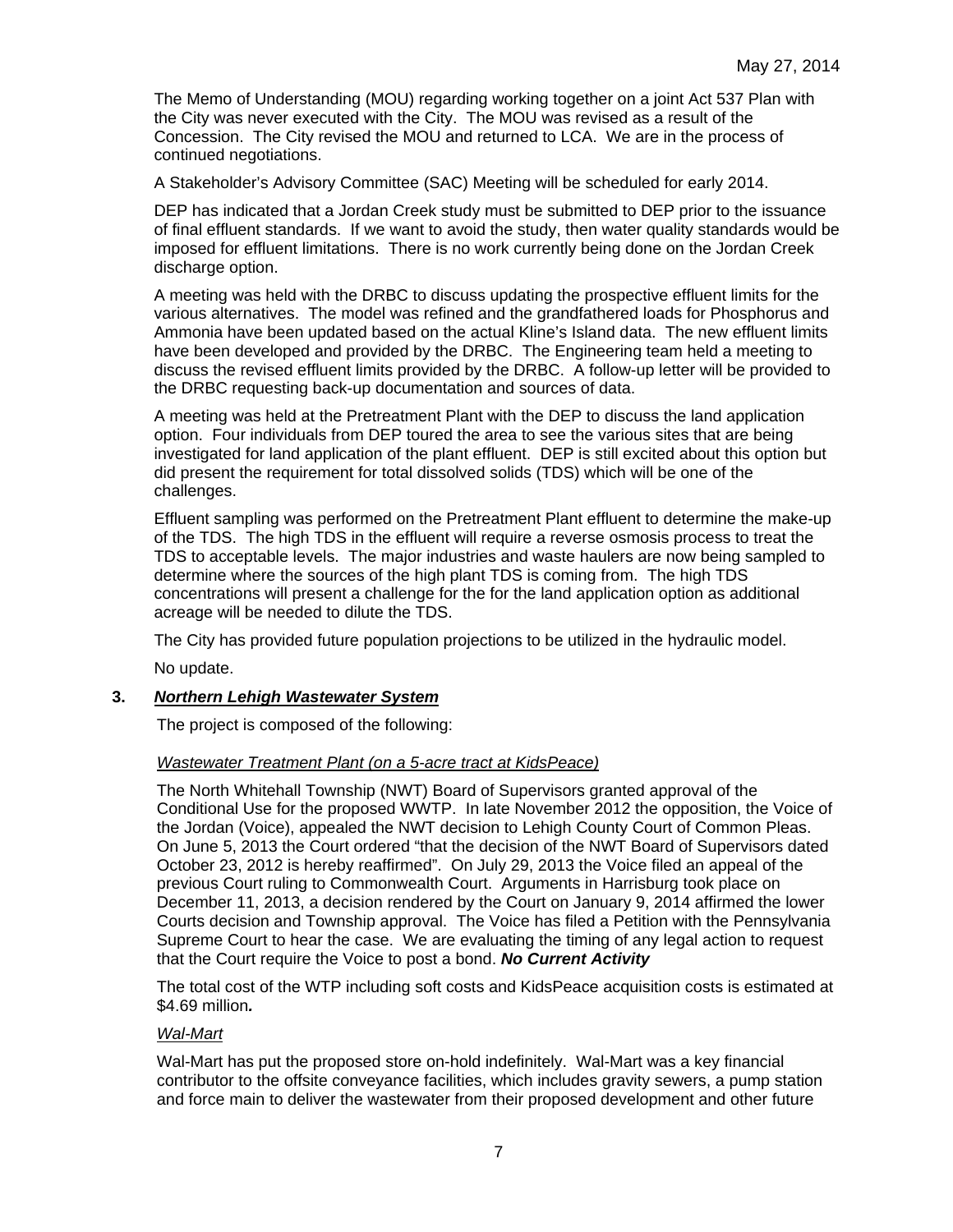wastewater customers to the proposed wastewater treatment facilities at the Kids Peace site. Cost-sharing negotiations are on hold. *No Current Activity.*

### *Kids Peace Agreement*

A revised amendment to the Agreement has been sent to KidsPeace. It primarily focuses the financial impact on the Jordan Creek Wastewater system because of KidsPeace's sale of the 101 Acre parcel to Lehigh Carbon-Community College (LCCC). The 101 Acre parcel was an integral economic component for LCA in the 2006 Agreement. Kids Peace has filed for Chapter 11 Bankruptcy. We have retained an attorney who specializes in bankruptcy to represent LCA in this matter. A listing of our terms has been provided to the bankruptcy attorney for Kids Peace

# *Act 537 Plan (Plan) Revision*

NWT continues to work on developing an alternate a solution for the wastewater treatment needs for a revised 1-5 year service area which would include a WTP located on the eastside of Route 309 that would discharge to the Coplay Creek. LCA met with NWT on November 21, 2013 to discuss the status of their efforts. NWT has requested that LCA work their engineer to obtain the information necessary to secure conceptual pricing for the WTP and to develop high level capital and operating cost estimates. *No Current Activity.*

# **4.** *Arcadia West WWTP Improvements*

Construction is complete at the site. Full startup date was January 10, 2014. Demolition of the old facilities was completed in April. Commissioning of the plant continues to be challenging. Staff is working with the manufacturer to investigate and identify what is impacting the nitrifying bacteria growth. The project is still in budget.

# **5.** *Wynnewood Terrace Pump Station & Force Main Replacement*

Design work is complete and DEP has granted the permit. Staff has initiated an application to PENNVEST for construction funding. However, due to the timeframe for receiving the NPDES Permit, we will postpone our application until the August PENNVEST due date. A "Letter of No Prejudice" will be solicited, due to Sanitary Sewer Overflows in 2014, so that bidding can start in July and construction in August.

# **6.** *Park Pump Station Improvements*

Fuel Tank Replacement – Staff has reviewed specifications and plans for replacement of the fuel tank at the Park Pump Station. We expect to place the work to bid in June.

# **7.** *LCA WTP*

# *Digester Mixer Replacements:*

The General contractor has completed the installation of mixers in the first digester and the digester is now operational. Although delayed by the extremely cold weather mixer installation in the  $2^{nd}$  digester is complete. Transfer of the contents and cleaning of the  $3^{rd}$  and final digester is underway and almost complete. Holes have been cut in the top of the digester and concrete installation curbs have been poured, both necessary to accommodate the new mixers. We expect the project will be completed by the end of the 2nd quarter of 2014.

#### *PPL E-Power Customizable Energy Program:*

PPL has accepted the E-power applications for energy savings rebates and verification methodologies for both the Digester Mixer Replacements and Truck Waste Receiving Station (TWRS). Monitoring of the electric usage of the remaining old mixers has been completed. Monitoring devices on the High Purity Oxygen system have been installed with monitoring extending to the end of May 2014.

# **8.** *Allentown Division- WWTP-New Bar Rack at Headworks*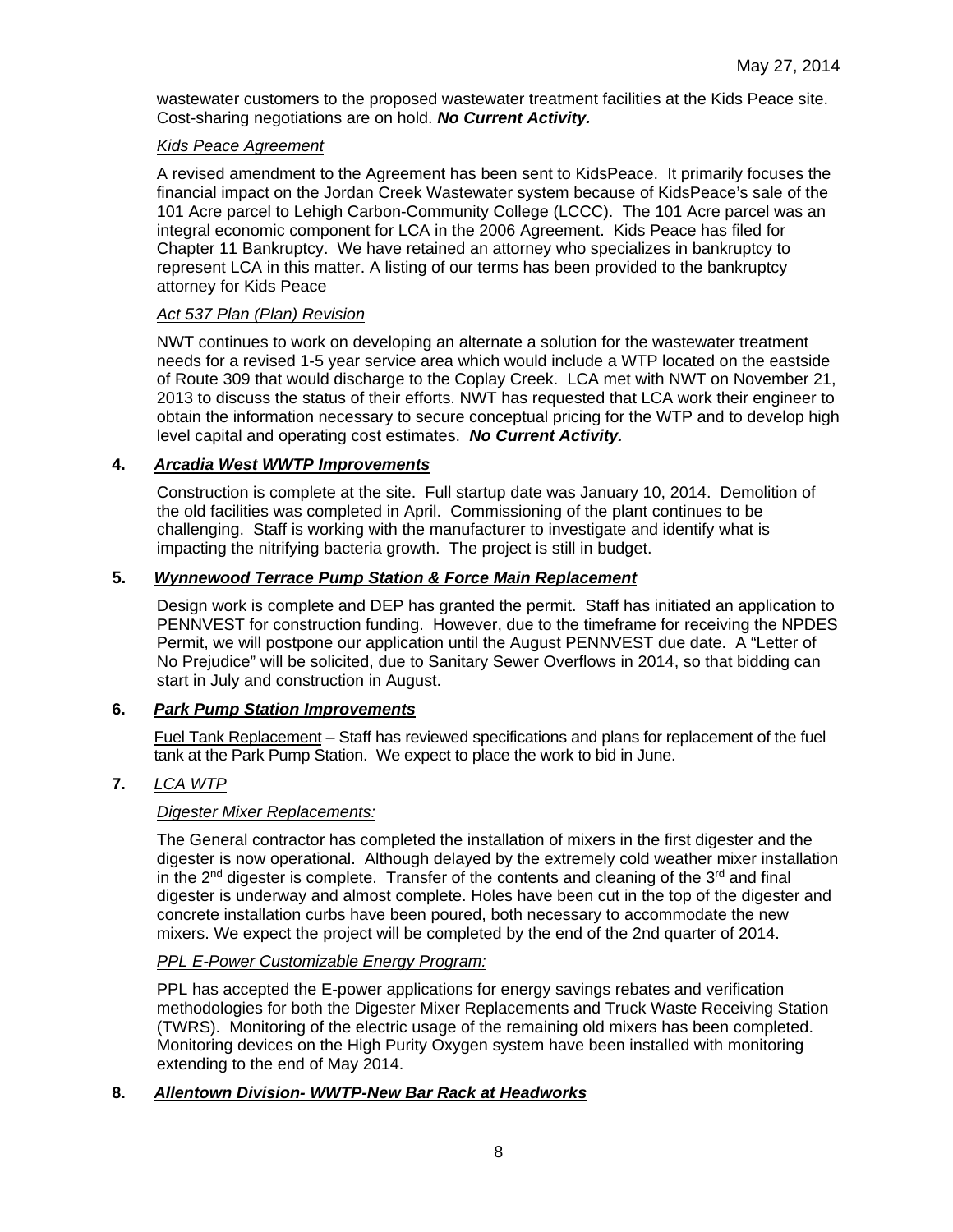The Project includes the replacement of the existing screen equipment with new coarse bar screens to minimize potential for jamming or mechanical malfunctions experienced by the existing screening equipment, resulting in discharges from Outfall 003 during high flow events. The project has been bid by the City and a contract in the amount of \$737,000 has been awarded to Blooming Glen Contractors. Given the long lead time for the equipment we expect the bulk of the work to start in June 2014 This Project is identified as Administrative Order / Un-Completed Work and will be funded by the City.

# **9.** *Allentown Division- WWTP-Replacement of Motor Control Centers*

This Project will replace five aged motor control centers that provide power on a 24/7 basis to various parts of the WWTP. The motor control centers are located in areas where they are exposed to corrosive wastewater gas and have deteriorated considerably. Because of the age of the existing MCCs, replacement parts are nearly impossible to find. This equipment is critical for the daily operation of the WWTP. The design of the electrical upgrade has been awarded to CDM and kickoff meeting for project was held 2-12-14. Design is currently inprogress. A contract amendment with CDM is being requested that will allow for additional design services that were not part of the original specifications.

# **10.** *Allentown Division- WWTP-Other Work*

# *PPL Combined Heat & Power (CH&P) Facility:*

In October the City of Allentown issued PPL Renewable Energy the building and electrical permits required for the construction of the new Combined Heat and Power (CH&P) facility at the Kline's Island WWTP. Since then Millennium Builders and Albarell Electric have mobilized and begun the construction of the infrastructure required to install the digester gas powered generator. To date the excavation for electrical duct banks and grounding wires has been completed. The project is projected to produce 50% of the electricity required to operate the wastewater plant from digester gas produced in the anaerobic digestion process. The terms of the contract assigned to LCA through the concession call for PPL to construct and maintain CH&P facility at no cost to LCA. LCA will provide the digester gas required to fuel the facility and will purchase the power produced at a discounted rate. In November, the electrical duct banks were completed and the pad for the generator was poured. During the month of December Millennium Builders and Albarell Electric continued to make significant progress on the construction of the new Combined Heat and Power (CH&P) facility at the Kline's Island WWTP. During the month of March the CH&P facility was brought to the point of startup ready. However during the initial attempts to fire the converted diesel engine a major mechanical problem was discovered, the crankshaft had been installed backwards when the engine was refurbished. The engine had to be disconnected, removed and sent back to the Caterpillar Shop to correct the mistake. The new projected startup date for the facility is the week of April 21, 2014**.**

#### *No.1 Intermediate Settling Tank Wire Failure*

The wiring powering No.1 Intermediate Settling Tank clarifier drive mechanism failed on December 25, 2013, cause of the failure appears to be poor workmanship during the 1999 plant upgrade of the treatment plant. Temporary power has been supplied to the equipment through the use of 480 V insulated power cord. The plant staff is working with Crowder Jr to restore permanent power, control, and alarm wiring to this equipment. Pushbutton start/stop station has been received; installation of new switch and wiring will be completed when weather is more favorable for working on an outdoor elevated tank. The plant staff completed rewiring the settling tank on March 4<sup>th</sup>.

### **11.** *Lynn Township – WWTP Improvements, Phases 1 & 2*

Gannett Fleming visited the plant on May 15<sup>th</sup> as part of their design effort. As a result of their visit, and on-going interaction on several design concepts, a revised scope of work will be developed and presented for LCA approval. Among the proposed changes will be to defer installation of UV light and continue to use chlorine to disinfect the waste discharge to the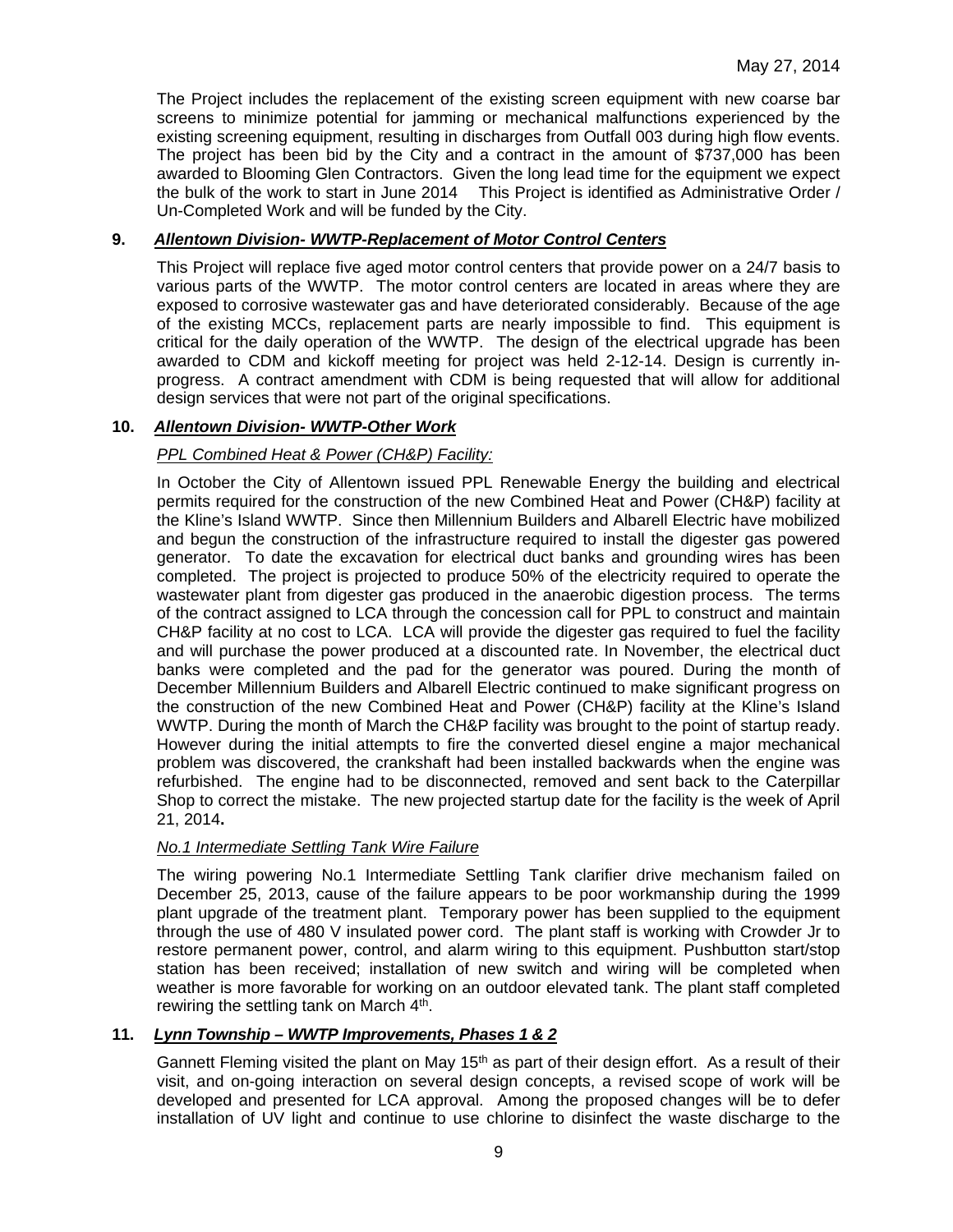creek. A revised Water Quality Management (WQM) Part II permit package will be submitted to DEP for approval and the specifications finalized for bidding the work. Application will be made for PennVEST funding after permits have been acquired. It appears that replacing the RAS pumps and blowers will be performed in-house. We are seeking to determine if the 55+ active adult community overlay district was approved by the township and what impact this will have on the timing to upgrade the 80,000 GPD plant to 160,000 GPD (Phase 3).

#### **12.** *Allentown Division – Manhole Collars with Water Tight Frame and Covers*

This project involves, where applicable, installing a 5-foot diameter, three to four foot deep concrete collar around 100 aged brick manholes identified by previous City staff. This technique will be used to secure a new water tight frame and cover onto the manhole. Where vehicular accesses to the manholes are problematic, alternative solutions will be investigated to secure new water tight frame and covers. This work will eliminate the potential for inflow and infiltration (I/I) entering these manholes, this eliminating the potential for sanitary sewer overflows (SSO's) from these manholes. The City has directed LCA to bring the project to a bid ready stage, but not to bid unless authorized to do so by the City. A RFP was issued and proposals were received on March 26, 2014 for engineering consulting services. The proposals are currently under evaluation and a selection of an engineering consultant is forthcoming. The project is anticipated to be bid ready by the end of June 2014. The project is identified as Administrative Order and will be funded by the City.

# **13.** *Allentown Division – Sanitary Sewer Manhole Lining*

This project will install a lining system in 50 aged brick manholes identified by previous City staff. This lining system will eliminate infiltration and will provide additional structural reinforcement to the manholes. The City has directed LCA to bring the project to a bid ready stage, but not to bid unless authorized to do so by the City. A RFP was issued for engineering consulting services and proposals were received. A professional service agreement was approved administratively with Barry Isett & Associates on April 4, 2014. The project is anticipated to be bid ready by the middle of June 2014. The project is identified as Administrative Order Work and will be funded by the City.

#### **14.** *Allentown Division – Belt Filter Presses*

The wastewater treatment plant has three belt filter presses that are used to dewater both wastewater sludge and water plant chemical sludge. This project will install a remanufactured belt press for existing BFP #1, and will rehabilitate in-place existing BFP #2 and #3. Units #1 and #2 will also get a new control cabinet. Board approval has already been received to purchase of; the remanufactured unit for BFP #1, OEM parts for BFP #2 and #3 and also for D'Huy Engineering to design the construction work for the entire project. The project is planned for completion by the end of 2014 and will be funded by LCA.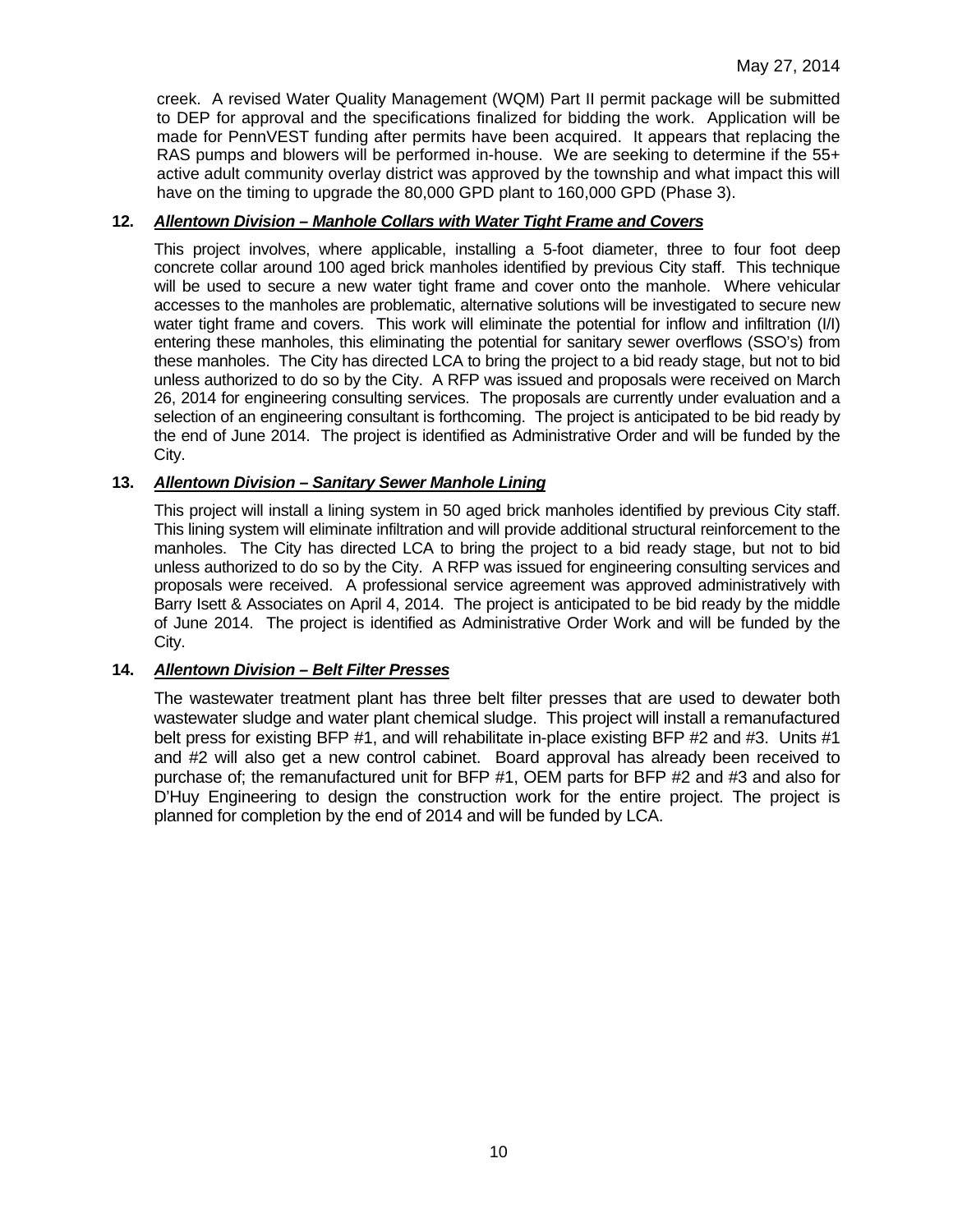# **MEMORANDUM**

**Date:** May 27, 2014

| To:      | <b>Authority Board</b>                        |
|----------|-----------------------------------------------|
| From:    | John Parsons, Frank Leist                     |
| Subject: | <b>Allentown Water Treatment Plant</b>        |
|          | <b>Coagulant Conversion Engineering Study</b> |

# **MOTIONS / APPROVALS REQUESTED:**

| No. | Item                                                                      | Amount    |
|-----|---------------------------------------------------------------------------|-----------|
|     | Capital Project Authorization – Study, Coagulant Conversion               | \$304,085 |
|     | Professional Services Authorization – Study, Gannett<br>Fleming Inc $(1)$ | \$114,085 |

*(1) Included in Capital Project Authorization* 

#### **PROJECT OVERVIEW:**

The Allentown Water Treatment Plant (WFP) was put into service in 1929. Major upgrades to the facility were completed in 1953 and again in 1998. The current maximum design capacity of the water plant is 30 MGD.

Ever since the water plant was put into service 84 years ago, aluminum sulfate (alum) has been the only coagulant that was ever used. During the plant retrofit project of the 1990's, plate settlers were installed and overall clarifier settling times and efficiencies compared to previous times and efficiencies were reduced. Allentown never experienced the anticipated settled water turbidities that were put onto the filters, particularly during storm events. Near the end of the very long and expensive retrofit project, the design engineer suggested that we consider changing from our accepted coagulant to polyaluminum chloride (PACl). Upper management of the water plant at that time rejected the suggestion and the plant has continued using alum ever since.

The water plant is currently permitted to use 9 MGD from Schantz Spring and 4 MGD from Crystal Spring. Neither of these sources flows through the chemical treatment portion of the water plant. This translates into the water plant being drastically oversized. With a daily water demand of approximately 16 MGD in 2012, and the springs accounting for 9.3 MGD of that amount, the treatment plant only produced a daily average of 6.6 MGD. With a small production demand combined with over 50 million gallons of storage in the distribution system, the water plant has been able to shut down during storm events.

With the City of Allentown's Water Supply Agreement with Lehigh County Authority dated January 7, 2009, plant production and demand in 2017 will increase by 50% compared to the time of the agreement. Accordingly, the ability of the plant to shutdown at will is rapidly disappearing. Alum coagulation has been problematic during cold temperatures and higher turbidities and higher color, so a conversion to a more versatile option for the plant's coagulant is at hand. LCA personnel wish to hire an engineering consultant to assist in the activities that will be required to change from the coagulant that the plant has used for 84 years. A more reliable and effective coagulant which works under adverse conditions is needed to improve day to day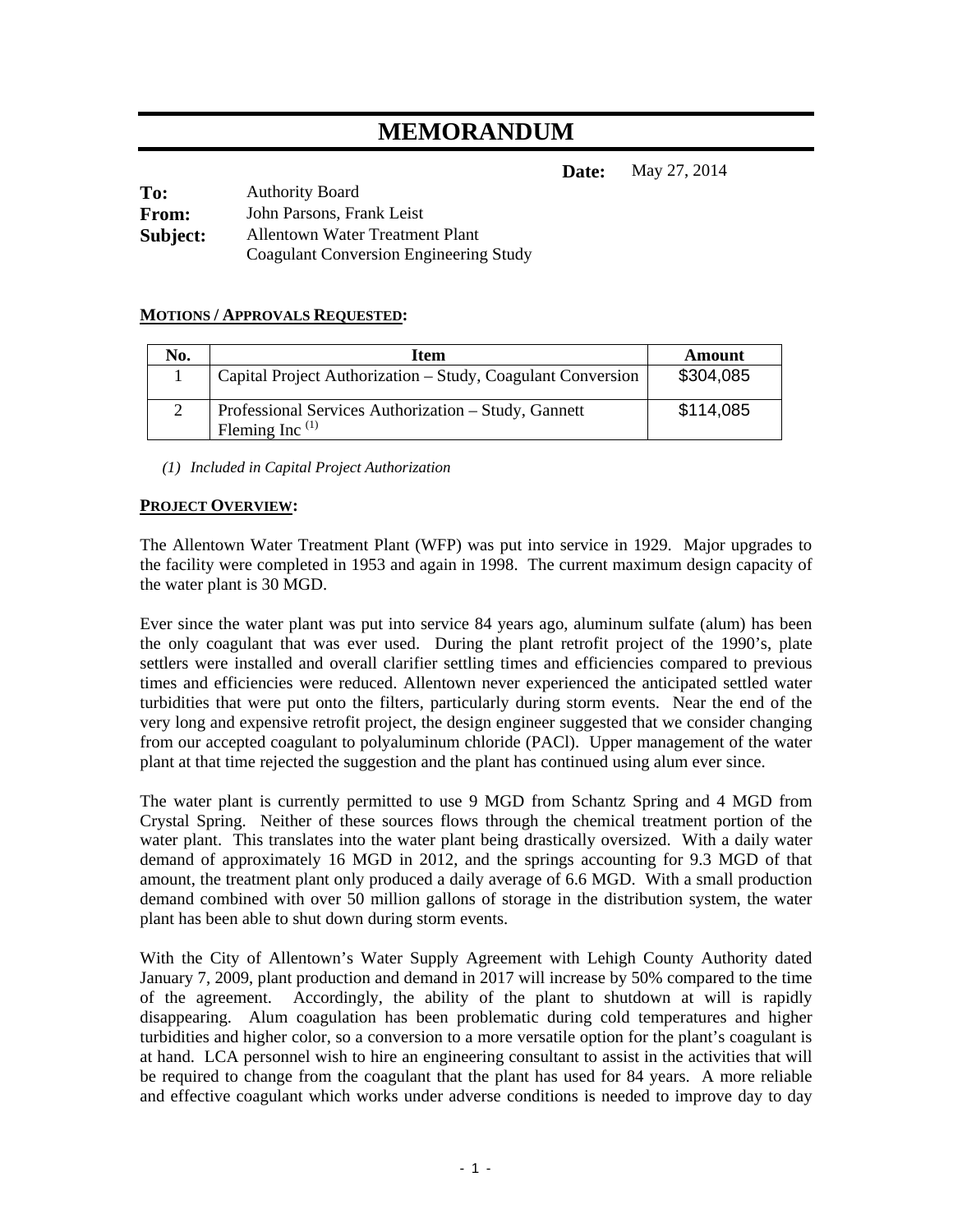operations of the plant. The water plant is currently permitted to use polyaluminum chloride, and if the conversion from alum does not occur, the water plant must re-permit to continue using alum.

This Project is an Engineering Study only, that will provide the necessary information and recommendations that will be utilized to implement the coagulant chemical changeover. If applicable a separate construction project will be developed

#### **FINANCIAL:**

This Project will be funded by LCA.

#### **PROJECT STATUS:**

The project will move forward as soon as board approval is received.

#### **THIS APPROVAL-ENGINEERING STUDY**

Lehigh County Authority (LCA) intends to retain the services of an engineering consulting firm to provide professional services as listed below. `The following table summarizes the professional services to be performed:

| <b>Professional Services</b> |                                                                          |  |
|------------------------------|--------------------------------------------------------------------------|--|
|                              | 1. Conduct coagulant screening to identify alternatives                  |  |
|                              | 2. Design and support a jar testing program to be run by LCA staff $(1)$ |  |
|                              | 3. Provide permitting services with PaDEP                                |  |
|                              | 4. Design and support full-scale plant testing <sup>(1)</sup>            |  |
|                              | 5. Complete a final project report                                       |  |

(1) Significant staff time is being allocated for jar testing and plant scale evaluations in order to keep the overall cost of the project to a minimum.

#### **CONSULTANT SELECTION PROCESS:**

Five engineering firms, CDM-Smith, ARCADIS, Jacobs, Gannett Fleming, and Whitman Requardt, all with experience in water treatment plants and chemical treatment, were provided Requests for Proposals (RFPs). Proposals were due on March 21, 2014 and the results are listed below:

| <b>Consultant</b>      | Cost      | <b>Man-hours</b> |
|------------------------|-----------|------------------|
| <b>Gannett Fleming</b> | \$114,085 | 969              |
| Whitman Requardt       | \$119,618 | 962              |
| <b>Jacobs</b>          | \$147,810 | 1,048            |
| CDM-Smith              | \$163,904 | 1,472            |
| ARCADIS.               | Did not   | N/A              |
|                        | submit    |                  |

Based upon our review of all aspects of both the Technical and Cost Proposals submitted, we recommend award of the project to Gannett Fleming, Inc. Their proposal is on scope and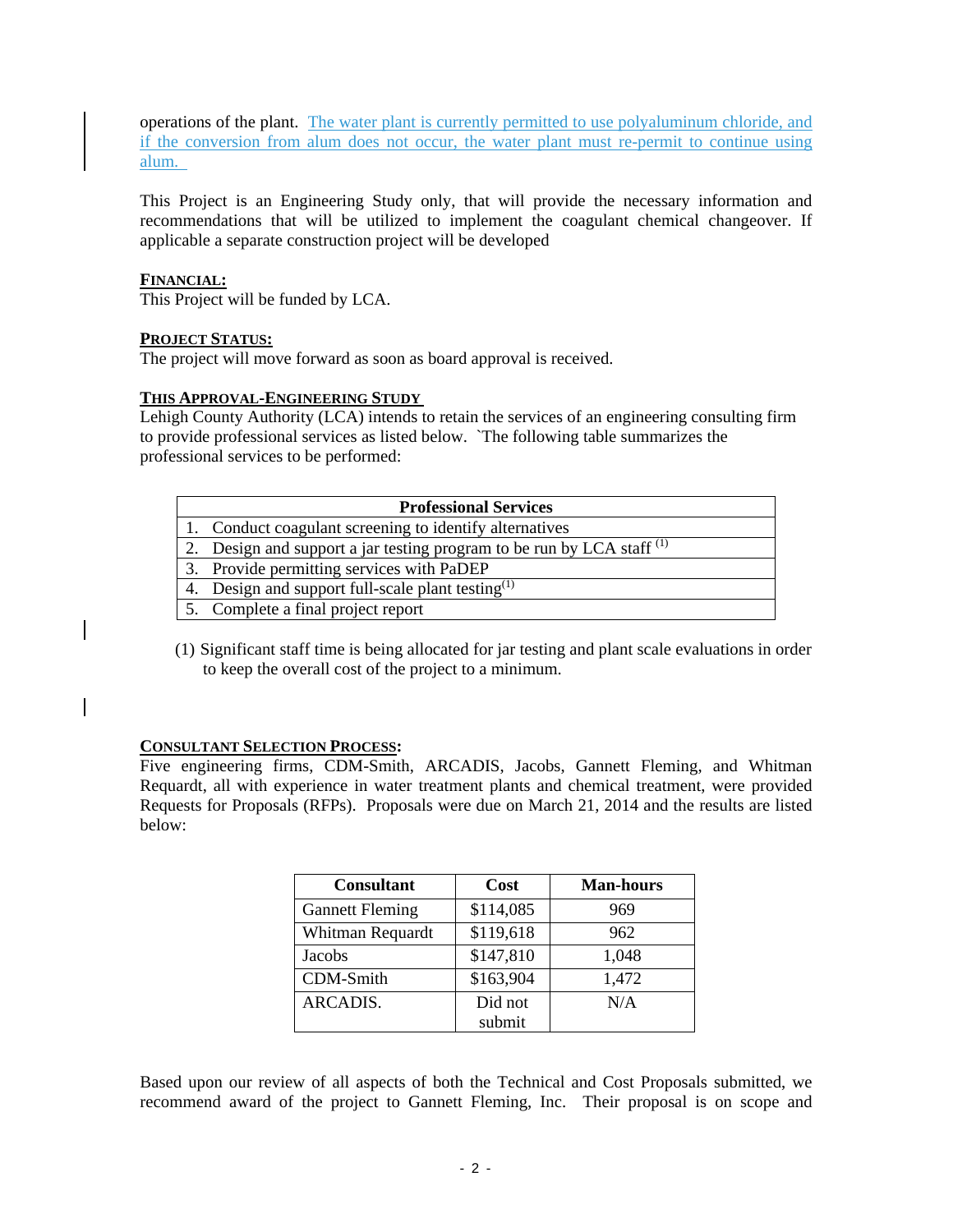represents what we believe is the best overall value for the Authority. Gannett Fleming will perform the services outlined in their proposal dated March 21, 2014. *.*

#### **GANNETT FLEMING INC -COMPANY INFORMATION**

Gannett Fleming has previously provided services to LCA for the Central Lehigh Division water system model and is currently working for LCA on the Allentown Division water main replacement program and the Lynn Township wastewater treatment plant phase 1 and 2 improvements.

**PROJECT SCHEDULE:** Once the Notice to Proceed (NTP) is given, the project schedule calls for completion within 18 months.

#### **FUTURE AUTHORIZATIONS-**

 $\overline{\phantom{a}}$ 

There are currently no additional authorizations that are foreseen as part of this Engineering Study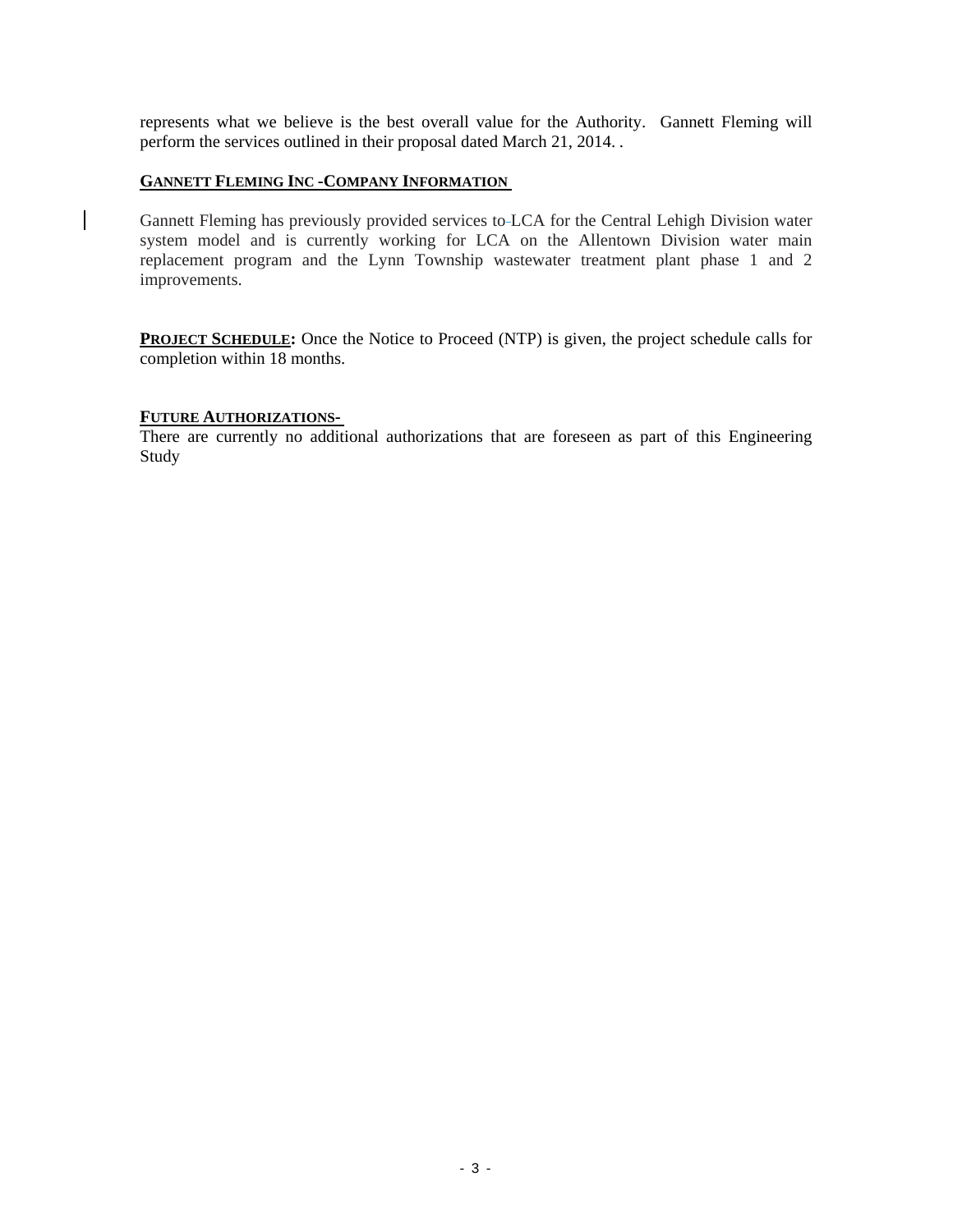| <b>CAPITAL PROJECT AUTHORIZATION</b> |                                                                             |                     |                                          |
|--------------------------------------|-----------------------------------------------------------------------------|---------------------|------------------------------------------|
| <b>PROJECT NO.:</b>                  | $AD-W-13-1$                                                                 | <b>BUDGET FUND:</b> | Allentown Division\Water\Capital         |
| <b>PROJECT TITLE:</b>                | Allentown Water Treatment Plant<br>Coagulant Conversion – Engineering Study |                     | <b>PROJECT TYPE:</b>                     |
|                                      |                                                                             |                     | Construction<br><b>Engineering Study</b> |
| THIS AUTHORIZATION:                  | \$304,085                                                                   |                     | <b>Equipment Purchase</b>                |
|                                      |                                                                             |                     | Amendment                                |

#### **DESCRIPTION AND BENEFITS:**

The Water Plant went through a major upgrade and retrofit project in the mid 1990's. During that project, new sedimentation basins and plate settler clarifiers were constructed. After the construction phase was over, the city was never able to attain the performance criteria that were included in the design contract with CDM, Inc. The city eventually had to release CDM from all liability resulting from the inability of the plant to meet certain performance criteria.

Over the past twenty years, and with the water plant that is oversized based on its production needs, water plant staff has been able to run the facility around storm events. With over 50 million gallons in distribution storage, it was possible to shut the plant down for several days so expensive treatment of highly turbid and/or colored water could be avoided. As time has passed, and with water production demands growing, the ability to run around storm events is nearly gone. The retrofitted plant, in using alum as a coagulant, has always experienced difficulty in treating cold water and highly colored and turbid water. The city (Water Resources) had wished to convert the plant's primary coagulant from alum to polyaluminum chloride, but the finances were never provided by the city.

This project will implement the services of a consulting engineer that is experienced in water treatment projects. Gannett Fleming will guide LCA through the transition, will review raw data and laboratory data, and will assist LCA in PaDEP permit activities. Please reference the cover Memo for additional information.

#### **Authorization Status:**

|                                 | REQUESTED THIS AUTHORIZATION               |                                |      |
|---------------------------------|--------------------------------------------|--------------------------------|------|
| <b>Engineering Study</b>        |                                            |                                |      |
| <b>Staff</b>                    |                                            | \$160,000                      |      |
| <b>Engineering Consultant</b>   |                                            | \$114,085                      |      |
| <b>Miscellaneous</b>            |                                            | \$10,000                       |      |
| <b>Contingencies</b>            |                                            | \$20,000                       |      |
| <b>Total This Authorization</b> |                                            | \$304,085                      |      |
|                                 |                                            |                                |      |
|                                 | <b>Future Authorization</b>                |                                |      |
|                                 | None anticipated for the Engineering Study |                                |      |
|                                 |                                            |                                |      |
| <b>Total Estimated Project</b>  |                                            | \$304,085                      |      |
|                                 |                                            |                                |      |
|                                 |                                            |                                |      |
|                                 |                                            |                                |      |
| <b>REVIEW AND APPROVALS:</b>    |                                            |                                |      |
|                                 |                                            |                                |      |
|                                 |                                            |                                |      |
| Project Manager                 | Date                                       | <b>Chief Executive Officer</b> | Date |
|                                 |                                            |                                |      |
|                                 |                                            |                                |      |
| Chief Capital Works Officer     | Date                                       | Chairman                       | Date |

C:\Users\garger\_ca\Desktop\Coagulant CPA May 27 2014-fjl (Rev 1) FINAL.docx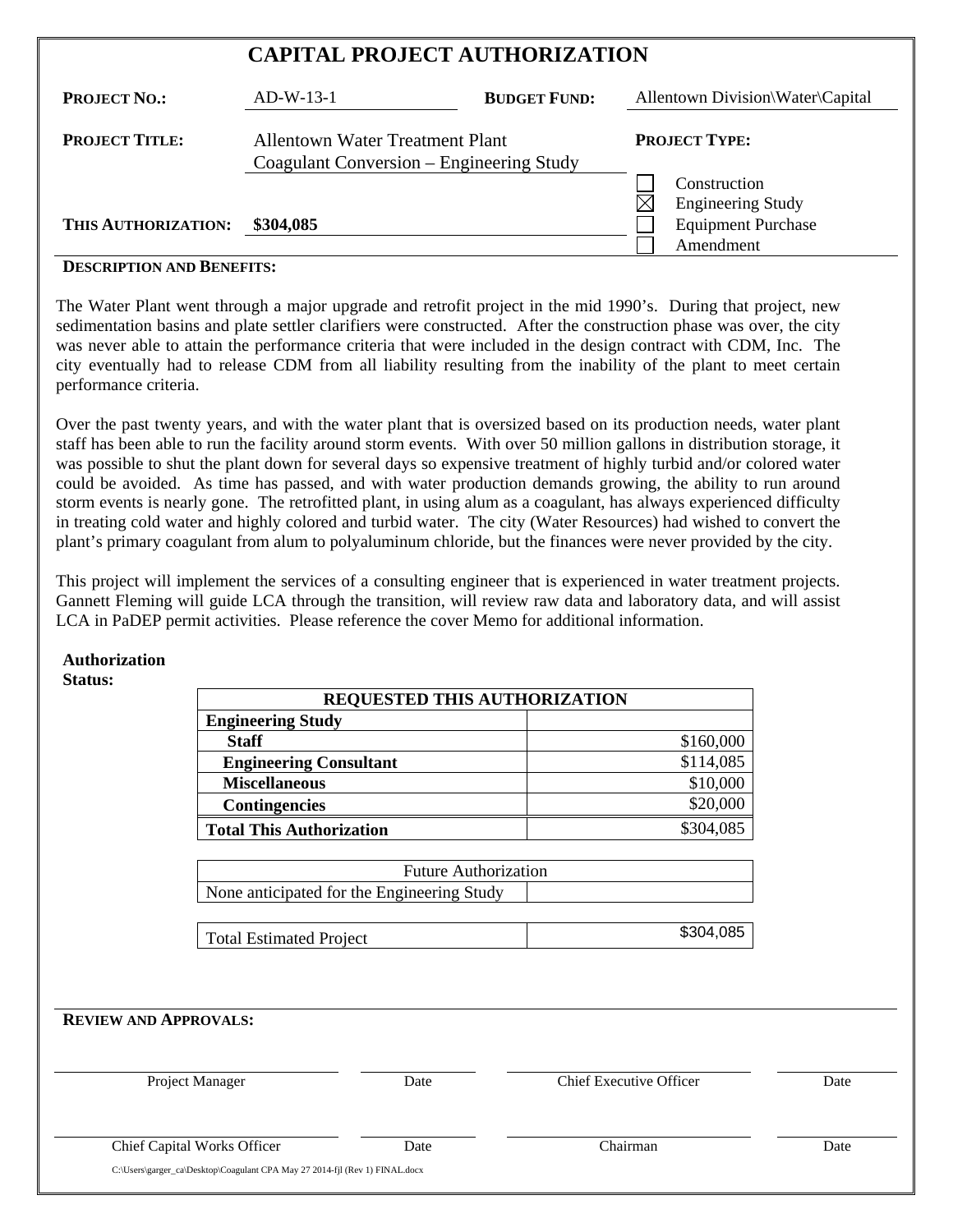

 **(610)398-2503 \* FAX (610)398-8413 \* Email: service@lehighcountyauthority.org** 

# **PROFESSIONAL SERVICES AUTHORIZATION**

**Professional:** GANNETT FLEMING, INC. **Date:** May 27, 2014 PO Box 67100 **Requested By:** John Parsons Harrisburg, PA , 17106-7100

**Approvals** 

 **Department Head: Chief Executive Officer:** 

#### **Allentown Water Treatment Plant, Coagulant Conversion Project**

**Gannett Fleming Inc. will assist LCA in the testing, permitting, and implementation that is** needed to convert the Water Plant's primary coagulant from aluminum sulfate (alum) to polyaluminum chloride (PACl).

| <b>Professional Services</b> |                                                                    |  |
|------------------------------|--------------------------------------------------------------------|--|
|                              | 1. Conduct coagulant screening to identify alternatives            |  |
|                              | 2. Design and support a jar testing program to be run by LCA staff |  |
|                              | 3. Provide permitting services with PaDEP                          |  |
|                              | 4. Design and support full-scale plant testing                     |  |
|                              | 5. Complete a final project report                                 |  |

Please reference the cover Memo for additional information.

#### **Professional Services:**

**Cost Estimate (not to be exceeded without further authorization):** *\$114,085* 

**Time Table and Completion Deadline:** As required to meet various critical deadlines as set forth in the proposal.

**(For Authority Use Only) Authorization Completion: Approval: Actual Cost: Date:**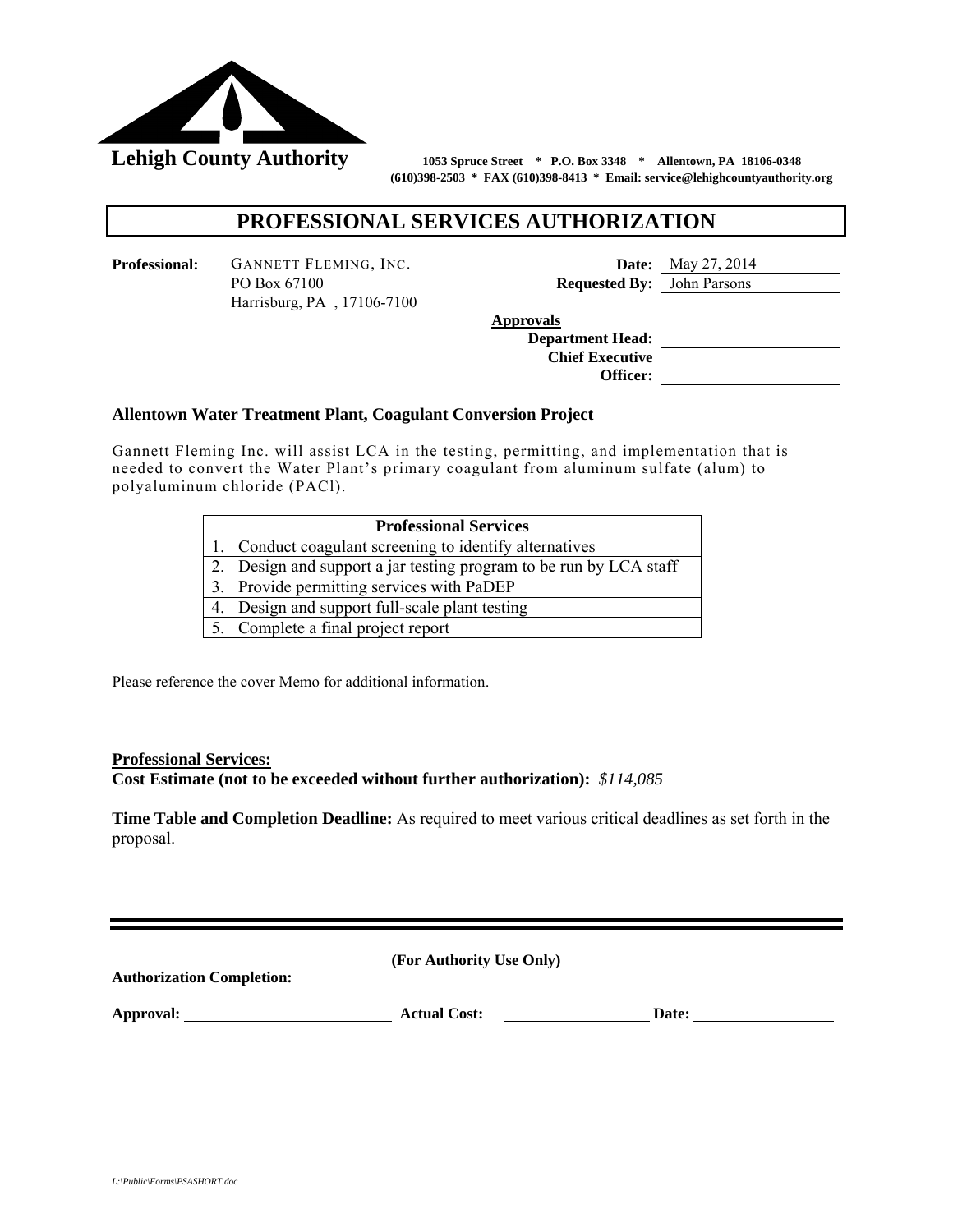# **PROFESSIONAL SERVICES AUTHORIZATION INDEMNIFICATION Allentown Water Treatment Plant Coagulant Conversion**

(To be signed by Professional and returned to the Authority)

I am or represent the Professional indicated above, and as such I am authorized to: Accept the terms of the professional services authorization dated attached; and

 Agree to indemnify and hold harmless LCA, the City of Allentown, their employees, agents, officials, representatives, attorneys, and assigns from any and all liability, arising out of all activities conducted by the Consultant in connection with this contract and/or the Consultant's performance hereof, including but not limited to payment of all fees for its/their attorneys and all incidental litigation expenses in the event LCA or any of its employees, agents, officials, representatives, attorneys, and assigns are sued upon a claim emanating from the Consultant's performance thereof. Professional shall not, however, be liable for any portion of a judgment nor associated litigation expenses, including attorney's fees, ultimately determined to be the result of the negligence of the Authority.

Name (signature): Name (printed)

l

Title: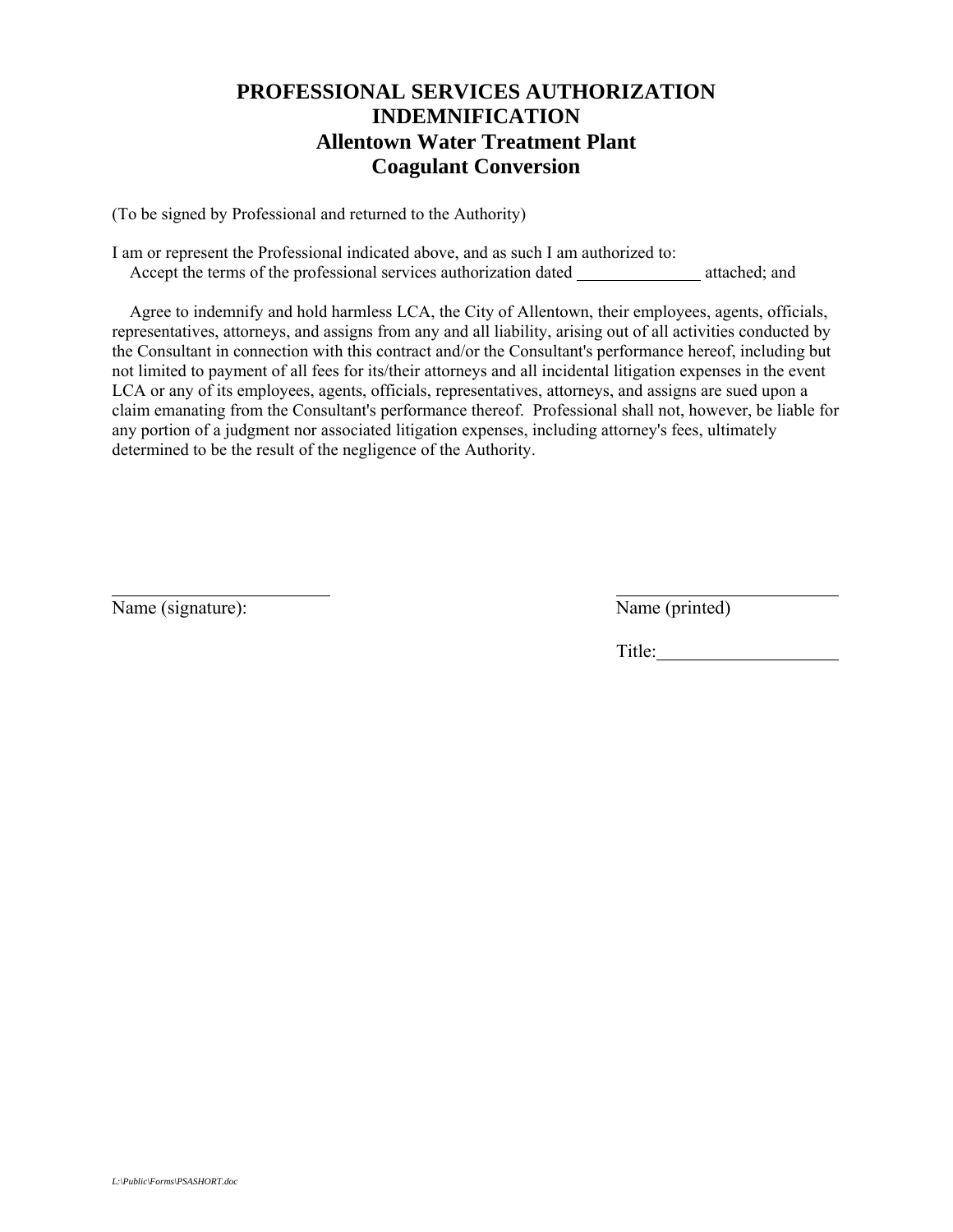# **MEMORANDUM**

**Date:** May 16, 2014

| To:      | <b>Authority Board</b>                                          |
|----------|-----------------------------------------------------------------|
| From:    | <b>Frank Leist</b>                                              |
| Subject: | Professional Services- Steel Tank Reservoir Maintenance Program |
|          | Allentown Division: Three steel tanks                           |
|          | Suburban Division: One-steel tank                               |

#### **MOTIONS / APPROVALS REQUESTED:**

Professional Services Authorization- Utility Service Company, Inc.

| <b>Allentown Division</b>                                   |               |
|-------------------------------------------------------------|---------------|
| 28th St. Elevated Tank                                      |               |
| Rehabilitation <sup>(1)</sup>                               | \$<br>363,524 |
| Maintenance Program <sup>(2)</sup>                          | \$<br>163,270 |
|                                                             |               |
| 28th St. Standpipe-Maintenance Program <sup>(3)</sup>       | \$<br>234,260 |
| Halstead Tank-Maintenance Program <sup>(3)</sup>            | \$<br>330,530 |
| <b>Suburban Division</b>                                    |               |
| Heidelberg Heights Tank- Maintenance Program <sup>(3)</sup> | \$<br>203,495 |
|                                                             |               |
| <b>Total Authorization</b>                                  | \$1,295,079   |
| <b>Total LCA Cost</b>                                       | \$<br>931,555 |

*(1) Year 1, Funded by the City of Allentown* 

**(2) 9-year LCA costs** 

**(3) 10-year LCA cost** 

#### **PROJECT BASIS- PAST EXPERIENCE:**

In December of 2005 the LCA Board approved a Professional Services Authorization with Utility Service Company, Inc. (USC) to place four of our steel water storage tanks ranging from 200,000 gallons to 5-million gallons in a comprehensive, sustainable Reservoir Tank Maintenance Program which for a fixed annual fee guarantees that each tank will be maintained to industry standards thereby assuring extended service life. USC assumes all risks, except those excluded in the Agreement associated with maintaining the tank.

The Authority's Capital and Operational staffs have been very pleased with the performance of USC, they are organized, professional and complete their work in a timely manner. Over the 8+ year period, in addition to annual inspections, preventative maintenance on all four tanks, both the interior and exterior coatings have been done. The most recent in 2013 was the five-million gallon tank in the Central Lehigh Division.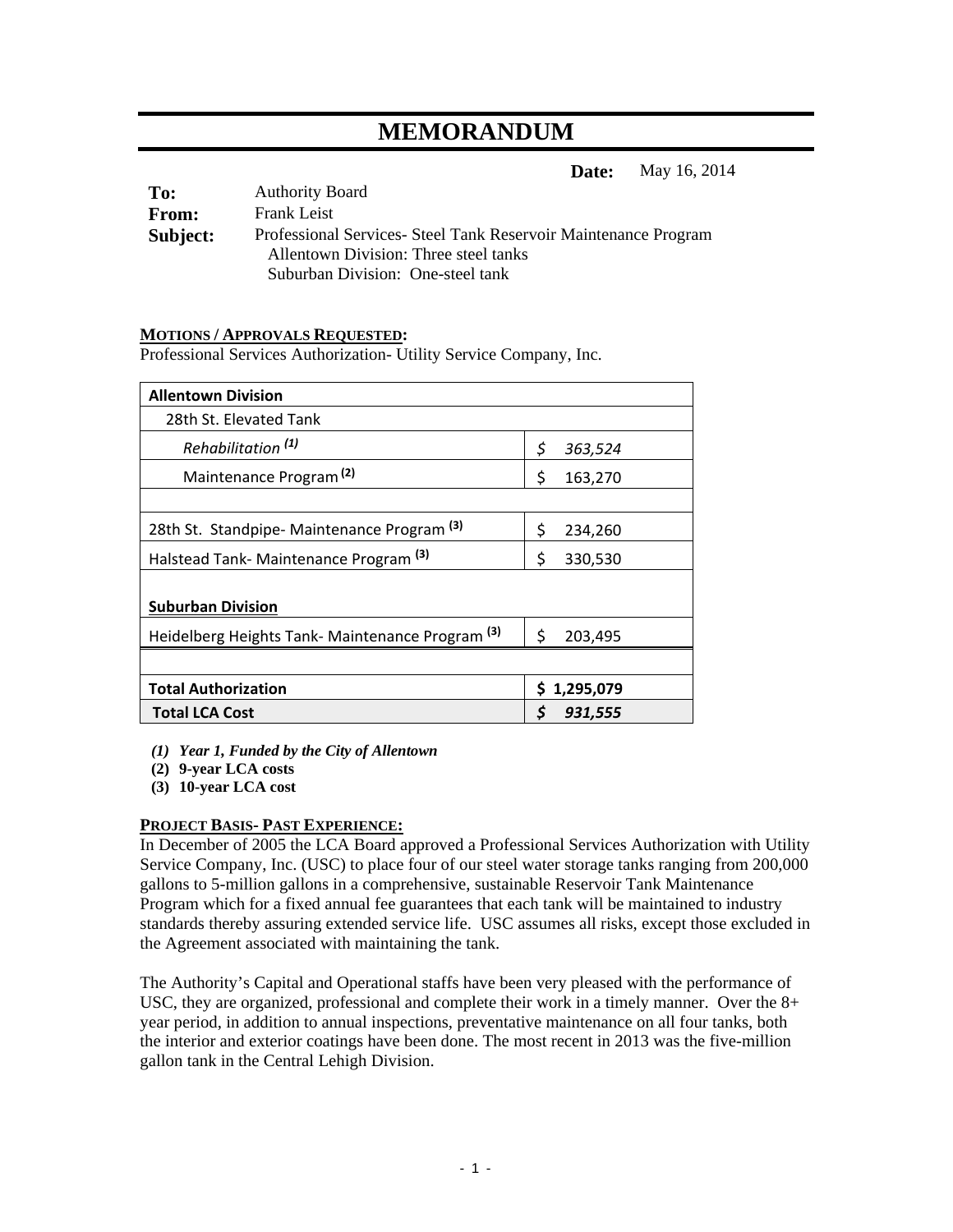The USC contract includes but is not limited; annual tank inspections for safety, sanitation, structure, security and coatings. Scheduled periodic interior inspections executed by remotely operated vehicles (ROV) while the tank is full and physically when the tank is drained. Detailed inspection and maintenance reports covering safety, sanitation, structure, security and coatings. Engineering and permitting services as needed. Interior and exterior tank cleaning including chemical disinfection when required; all future interior and exterior coatings; non foundation structural repairs ; preventive maintenance, and standby emergency services. In summary, The Contracts automatically renew on an annual basis. LCA has the ability to terminate the contract providing written notification is provided to USC 90-days prior to the renewal date.

USC is the largest tank service firm in the United States and developed this unique full service Reservoir Tank Maintenance Program in 1985 to providing tank owners with comprehensive sustainable solutions to manage steel storage tank assets. Currently USC has over 5,000 tanks in the program. In 2008 USC was by Acquired by Suez Environment the parent company of United Water.

#### **THIS PROJECT OVERVIEW & FINANCIAL**

Given our past experience with USC Steel Tank Maintenance Program we recommend adding the following tanks the program.

To simplify the approval process this memo addresses three separate projects each with a separate cost center. Two projects are in the Allentown Division and one in the Suburban Division

#### *City Division:*

1. *Capital Plan Project CA-W-12- 28th Street Elevated Steel Tank Rehabilitation:* A 2012 City inspection of this tank recommended numerous interior and exterior metal repairs /additions and a full blast with both interior and exterior painting. This work was to have been completed by the City prior to Lease closing however it was not and therefore is defined as un-completed work that will be funded by the City and executed by LCA.

The USC charges of \$363,524 for the rehabilitation work is reflected as the year -1 payment in the Tank Maintenance Contract for this facility. The remaining payments for this tank are part of the Tank Maintenance Program below.

2. *Capital Plan Project CA-W-6-Steel Tank Reservoir Rehabilitation/ Maintenance Program: Includes the 28<sup>th</sup> Street Elevated, 28<sup>th</sup> Street Standpipe and Halstead Elevated* Steel Tanks. Section 6.17.3 of the Operating Standards of the Lease Agreement requires LCA to establish a storage tank maintenance program that includes periodic inspections, cleaning and refurbishing of facilities in accordance with various AWWA standards. This work will be funded by LCA. The USC charges for these tanks for a period noted is as follows:

| <b>Tank</b>                                 | Capacity (gal) | Period<br>(Yrs.) | <b>LCA Total</b><br>Cost |
|---------------------------------------------|----------------|------------------|--------------------------|
| 28 <sup>th</sup> St Elevated <sup>(1)</sup> | 150,000        | $2 - 10$         | \$163,270                |
| 28 <sup>th</sup> St. Standpipe              | 125,000        | $1 - 10$         | \$234,260                |
| <b>Halstead Elevated</b>                    | 150,000        | $1 - 10$         | \$330,530                |

*(1) The \$363,524 cost for the Year-1 rehabilitation is City funded and not shown on this table*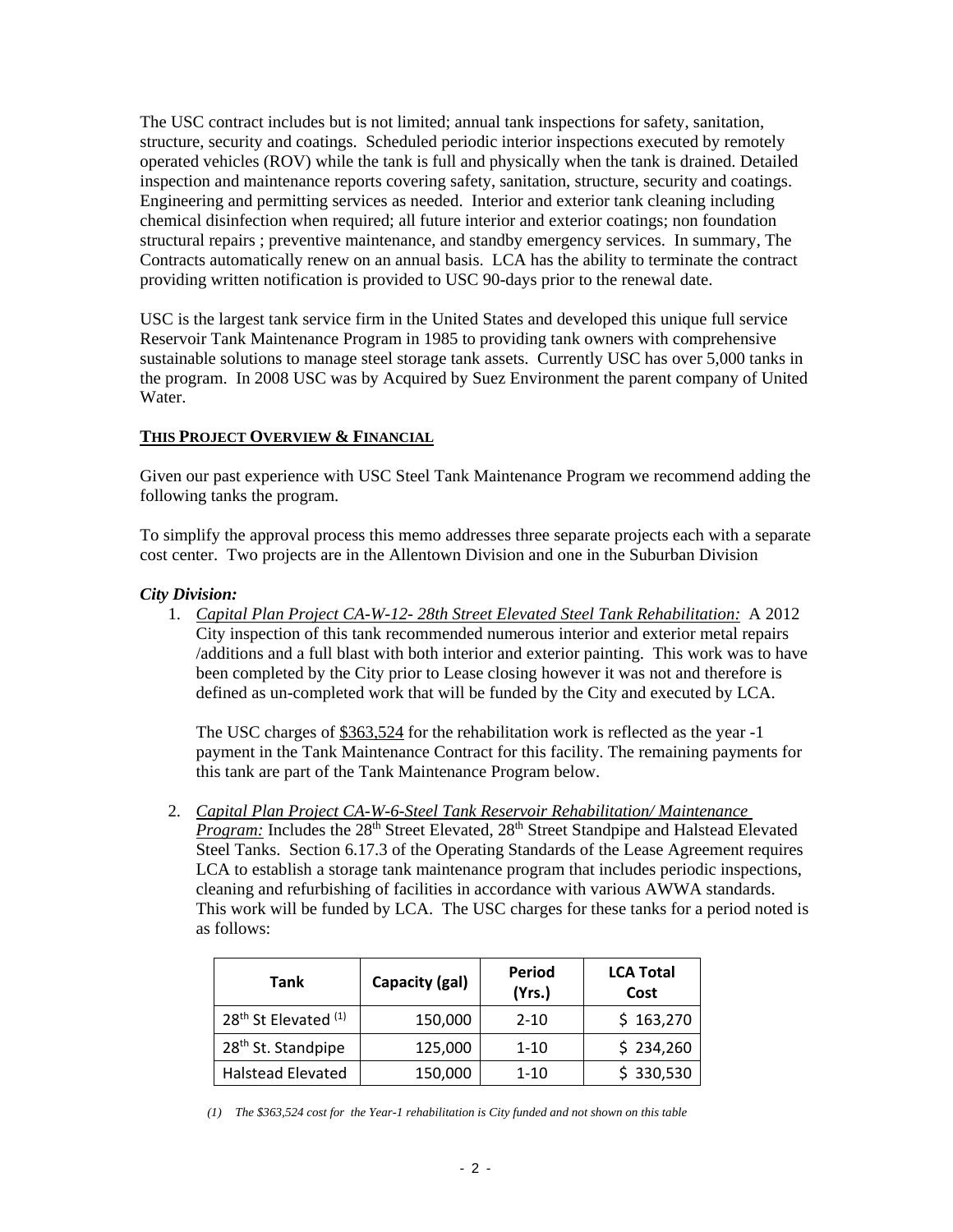#### *Suburban Division*

1. *Capital Plan Project W-33 - Steel Tank Reservoir Rehabilitation/ Maintenance Program -*  Heidelberg Heights (HH) Division Tank, 250,000 gallons: In June of 2002 LCA acquired the HH water system and soon afterward, utilizing traditional design/bid methodology fully rehabilitated the tank. The work included both interior /exterior blast and coatings; and numerous structural repairs and piping repairs. HH tank is now due for rehabilitation and will be the last of the five suburban welded steel tanks to be put in the program. The total USC charges for the first 10-years for this tank are \$203,495

# **COMPARATIVE COST ANALYSIS- INTERIOR /EXTERIOR COATINGS- SIMILAR TANKS**

We asked our water consultant the ARRO Group to provide us some comparative construction contract costs for one recoating of both the interior and exterior surfaces of similar size tanks, the average cost was ~\$1.25 per gallon. This cost is does not include engineering design, inspection, project management and staff time which would typically add 30% -35% to the cost. It should also be noted that with the traditional method of design/bid the owner assumes all the risk for coating failure after the 18-month contract correction period. The analysis of the USC Steel Tank Maintenance Program costs when including the three tanks that will be funded by LCA indicated that a single interior /exterior recoating with all associated costs, including engineering design and inspection and with no risk to the owner for failed coatings is ~\$ 0.90 per/gallon.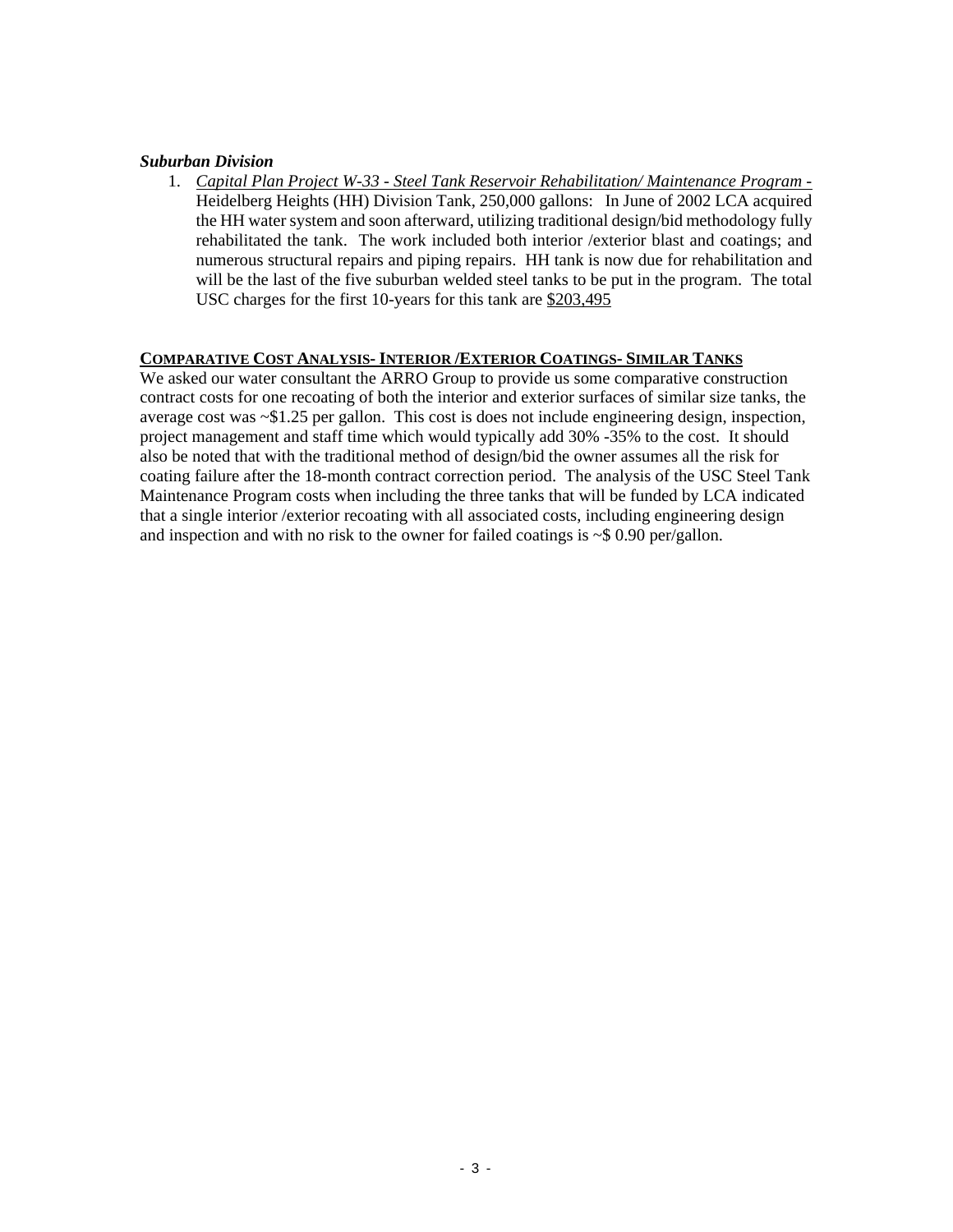

Lehigh County Authority 1053 Spruce Street \* P.O. Box 3348 \* Allentown, PA 18106-0348  **(610)398-2503 \* FAX (610)398-8413 \* Email: service@lehighcountyauthority.org** 

# **PROFESSIONAL SERVICES AUTHORIZATION**

**Professional:** Utility Service Company, Inc. 1230 Peachtree Street NE, Suite 1100 Atlanta , GA 30309

**Date:** May 19, 2014

| <b>Requested By: FJL</b> |  |
|--------------------------|--|
| <b>Approvals</b>         |  |
| <b>Department Head:</b>  |  |
| <b>Chief Executive</b>   |  |
| Officer:                 |  |
|                          |  |

#### **Description of Services (Work Scope, Steps, Check Points, etc.):**

Utility Services Company, Inc. (USC) will perform the following work:

#### *City Division:*

- 1. *28th Street Elevated Steel Tank Rehabilitation:* This work was to have been completed by the City prior to Lease closing however it was not and therefore is defined as un-completed work that will be funded by the City and executed by LCA.
- 2. On-going Steel Tank Reservoir Rehabilitation/ Maintenance Program: Includes the 28<sup>th</sup> Street Elevated, 28<sup>th</sup> Street Standpipe and Halstead Elevated Steel Tanks. The Operating Standards of the Lease Agreement requires LCA to establish a storage tank maintenance program. Providing annual payments are made USC will be responsible for the on-going rehabilitation / maintenance of the aforementioned tanks. This work will be funded by LCA.

#### *Suburban Division*

3. *On-going Steel Tank Reservoir Rehabilitation/ Maintenance Program:* Add the Heidelberg Division steel tank to the program. This tank will be the last of the five suburban welded steel tanks to be put in the program. Providing annual payments are made USC will be responsible for the on-going rehabilitation / maintenance of the aforementioned tanks. This work will be funded by LCA.

Reference Memo for Additional Information

| Cost Estimate (not to be exceeded without further authorization): \$1,295,079 |  |
|-------------------------------------------------------------------------------|--|
| LCA Cost: \$ 931,555                                                          |  |

**Time Table and Completion Deadline:** As per agreed upon schedule.

| <b>Authorization Completion:</b> | (For Authority Use Only) |       |
|----------------------------------|--------------------------|-------|
| Approval:                        | <b>Actual Cost:</b>      | Date: |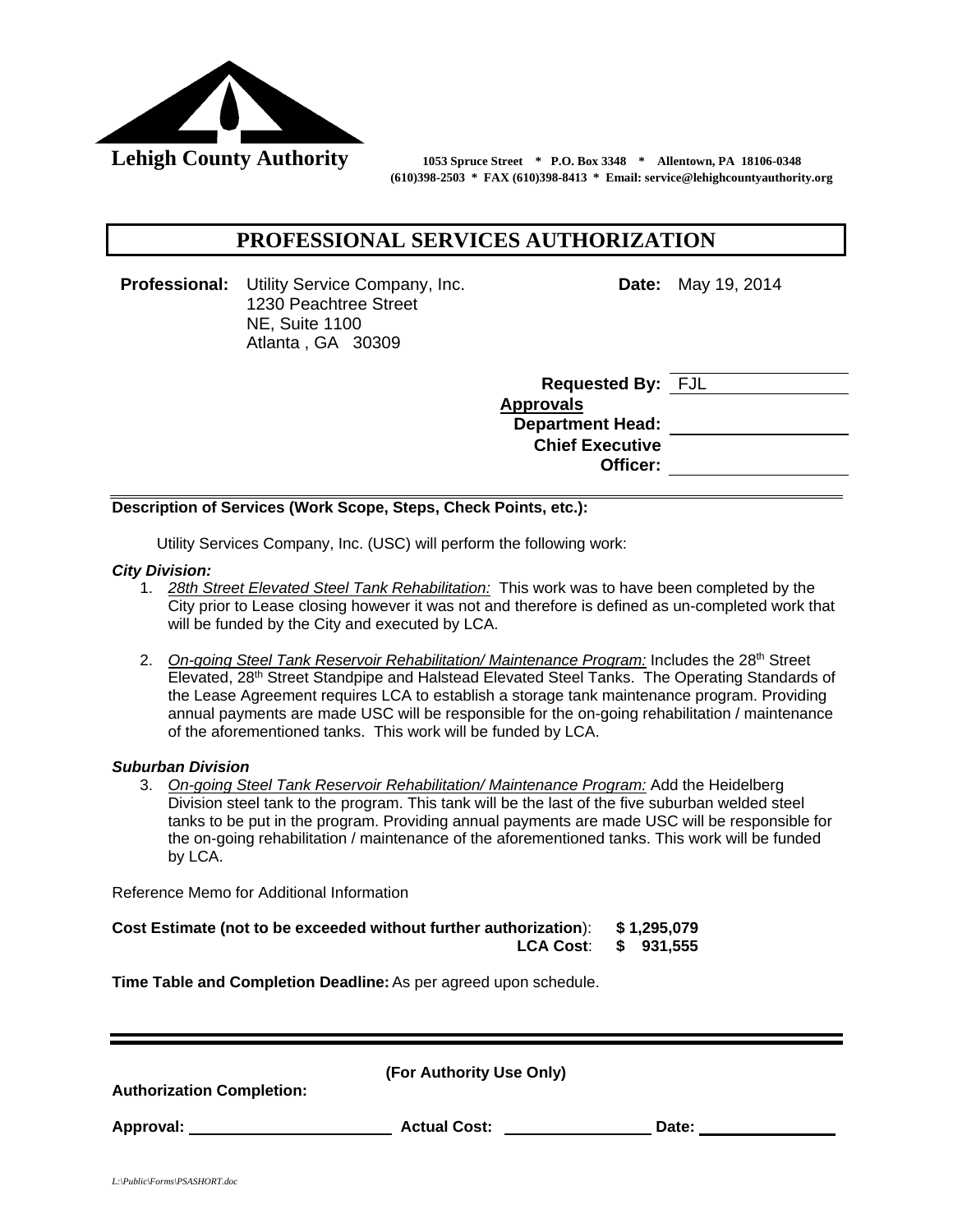| $AD-S-13-1$ | <b>BUDGET FUND:</b> |                                                                                                                           | Allentown Div\Wastewater\Capital         |
|-------------|---------------------|---------------------------------------------------------------------------------------------------------------------------|------------------------------------------|
| Phase       |                     |                                                                                                                           | <b>PROJECT TYPE:</b>                     |
|             |                     |                                                                                                                           | Construction<br><b>Engineering Study</b> |
| \$32,500    |                     |                                                                                                                           | <b>Equipment Purchase</b>                |
| \$227,863   |                     |                                                                                                                           | Amendment No. 1                          |
|             |                     | Allentown Wastewater Treatment Plant<br>Motor Control Center Replacements- Design<br>$\mathbf{n}$ =  = = = $\mathbf{n}$ = | <b>CAPITAL PROJECT AUTHORIZATION</b>     |

#### **DESCRIPTION AND BENEFITS:**

The Project includes the replacement and relocation of five motor control centers (MCCs) which have reached the end of their useful life and are all highly corroded due to the corrosive nature of the local environment. LCA desires to relocate the five (5) existing MCCs outside to a Power Zone House, anticipated to be a pre-engineered structure that is identical in nature to the one used to replace MCCs 1 and 1A. The only exception to the existing MCC is that the proposed unit will be stainless steel due the locally corrosive atmosphere. The proposed MCC may not be identical in size to the existing MCC based on the design.

#### *This Amendment addresses two design issues:*

CDM Smith Inc. based their design proposal on a Preliminary Design report prepared by CMX, Inc. for the City of Allentown. The report called for the reuse of existing conduits from the existing MCCs to the individual loads. Subsequent investigations by CDM during the design process has found that the CMX report was in error and vast majority of these conduits are not in good condition, and many are not reusable at all. CDM will provide additional design services to include removal and replacement of existing conduits for \$12,000 *(negotiated down from \$40,000)*. The CMX report also indicated that the roof was capable of handling the loads of the proposed stainless steel MCC housing unit, but further structural analysis of the roof by CDM has indicated that small-scale structural reinforcements of the concrete cross-members are required, and their fee to design these changes is \$16,500.

|                                |      | <b>Authorizations</b>        |                                |                 |
|--------------------------------|------|------------------------------|--------------------------------|-----------------|
| <b>Design Phase</b>            |      | <b>Previous</b>              | <b>This</b>                    | <b>Total</b>    |
| Staff                          | \$   | 26,000                       | \$<br>4,000                    | \$<br>30,000    |
| <b>Engineering Consultant</b>  | \$   | 144,363                      | \$<br>28,500                   | \$<br>172,863   |
| Miscellaneous                  | \$   | 5,000                        | \$                             | \$<br>5,000     |
| Contingencies                  | \$   | 20,000                       | \$                             | \$<br>20,000    |
| <b>Totals</b>                  | \$   | 195,363                      | \$<br>32,500                   | \$<br>227,863   |
|                                |      | <b>Future Authorizations</b> |                                |                 |
|                                |      |                              |                                |                 |
| <b>Construction Phase</b>      |      |                              |                                | \$<br>2,326,637 |
| <b>Total Estimated Project</b> |      |                              |                                | \$<br>2,554,500 |
| <b>REVIEW AND APPROVALS:</b>   |      |                              |                                |                 |
| Project Manager                | Date |                              | <b>Chief Executive Officer</b> |                 |
| Chief Capital Works Officer    | Date |                              | Chairman                       |                 |

#### **Authorization Status:**

N:\WTRCommon\OFFICE\PARSONS\MCC-3A\_3B\_10\_11\_16\Board\_Info\Finals\CDM Amendment 1\MCC-CPA-Design Amendment I 04\_23\_2014 fil.docx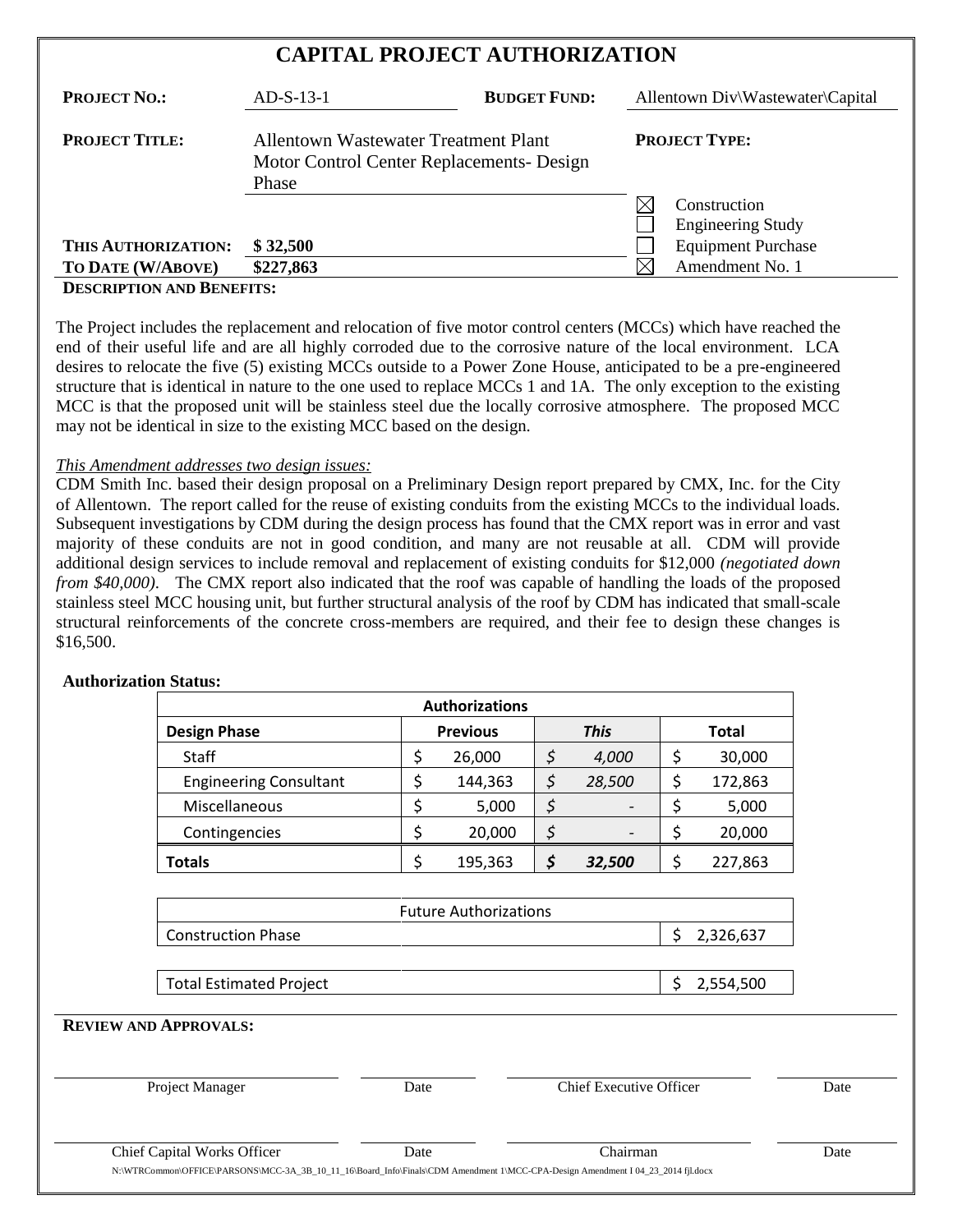

**Lehigh County Authority 1053 Spruce Street \* P.O. Box 3348 \* Allentown, PA 18106-0348 (610)398-2503 \* FAX (610)398-8413 \* Email: service@lehighcountyauthority.org**

# **PROFESSIONAL SERVICES AUTHORIZATION**

**Professional:** CDM SMITH INC. **Date:** May 8, 2014 Two Penn Plaza Center **Requested By:** John Parsons 1500 JFK Boulevard, Suite 624 Philadelphia, PA 19102

**Approvals**

**Department Head: Chief Executive Officer:**

#### **Allentown Wastewater Treatment Plant, Motor Control Center Replacements- Design Phase**

# **AMENDMENT No. 1**

CDM Smith Inc. based their design proposal on a Preliminary Design report prepared by CMX, Inc. for the City of Allentown. The report called for the reuse of existing conduits from the existing MCCs to the individual loads. Subsequent investigations by CDM during the design process has found that the CMX report was in error and vast majority of these conduits are not in good condition, and many are not reusable at all. CDM will provide additional design services to include removal and replacement of existing conduits for \$12,000 (negotiated down from \$40,000). The CMX report also indicated that the roof was capable of handling the loads of the proposed stainless steel MCC housing unit, but further structural analysis of the roof by CDM has indicated that small-scale structural reinforcements of the concrete cross-members are required, and their fee to design these changes is \$16,500.

| <b>Professional Services – Amendment No.1</b>                    |
|------------------------------------------------------------------|
| 1. Design conduit replacements from new MCCs to individual loads |
| 2. Design reinforcements needed for upper roof                   |

#### **Design Phase:**

| Previous Authorization: | \$144,363 |  |
|-------------------------|-----------|--|
| <b>Amendment No. 1</b>  | 28,500    |  |

**Cost Estimate (not to be exceeded without further authorization): \$172,863**

**Time Table and Completion Deadline:** As required to meet various critical deadlines as set forth in the proposal.

| (For Authority Use Only) |  |
|--------------------------|--|
|--------------------------|--|

**Authorization Completion:** 

*L:\Public\Forms\PSASHORT.doc*

**Approval:** <u>Date:</u> **Actual Cost: Date: Date: Date: Date: Date: Date: Date: Date: Date: Date: Date: Date: Date: Date: Date: Date: Date: Date: Date: Date: Date: Date: Date: Da**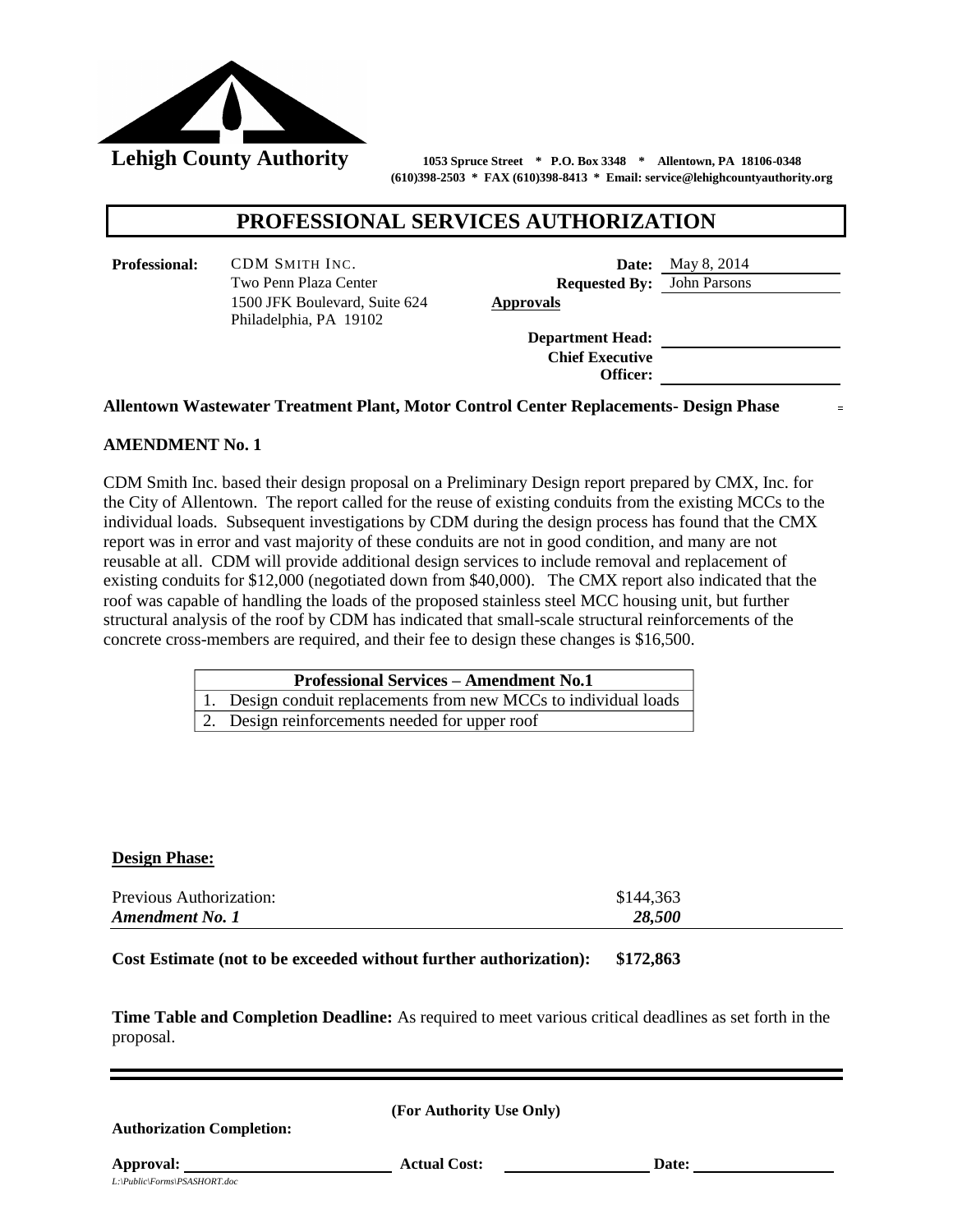# **PROFESSIONAL SERVICES AUTHORIZATION INDEMNIFICATION Allentown Wastewater Treatment Plant Motor Control Center Replacements**

(To be signed by Professional and returned to the Authority)

I am or represent the Professional indicated above, and as such I am authorized to:  $\Box$  Accept the terms of the professional services authorization dated May 8, 2014 attached; and

 $\Box$  Agree to indemnify and hold harmless the Authority, its employees, agents, officials, successors and assigns (hereinafter all jointly referred to as "Authority"), from any and all loss and liability for claims, demands, suits or causes of action at law or in equity for damages and injuries (including death of every kind and nature) to persons (including employees of the Professional) and property arising out of error, omission or negligent act of Professional, or any person under contract to it, in rendering professional services under this authorization. The indemnification shall include, but not be limited to, payment of all attorney fees and all incidental litigation expenses of the Authority, whether or not the Authority is held liable. Professional shall not, however, be liable for any portion of a judgment nor associated litigation expenses, including attorney's fees, ultimately determined to be the result of the negligence of the Authority.

Name (signature): Name (printed)

l

Title: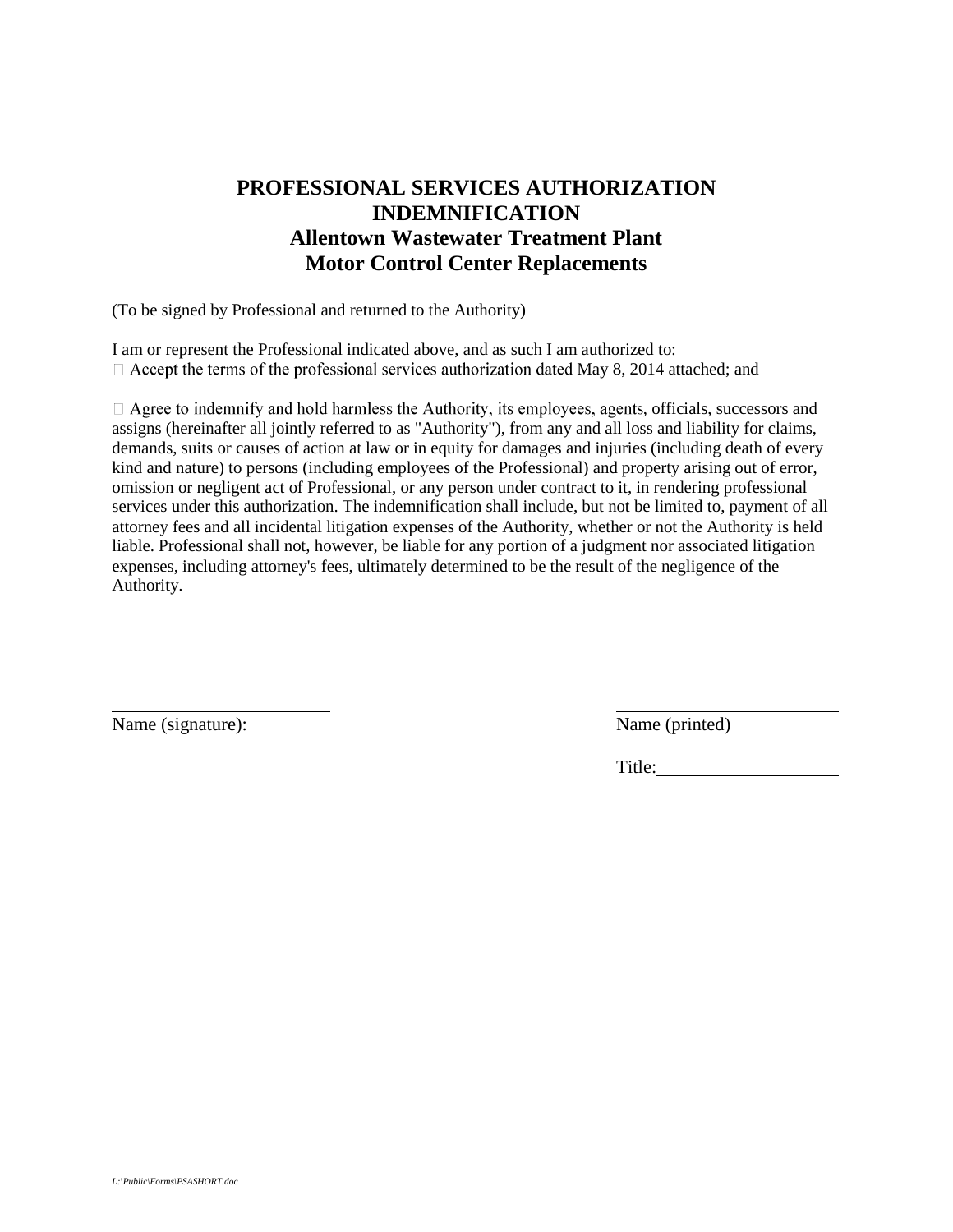

Lehigh County Authority 1053 Spruce Street \* P.O. Box 3348 \* Allentown, PA 18106-0348 (610)398-2503 \* FAX (610)398-8413 \* Email: **service@lehighcountyauthority.org** 

#### **MEMORANDUM**

**Date:** April 23, 2014

**To:** Board of Directors & Management Staff From: Pat Mandes **Re:** WLI Testing and Sealing Project

#### **Approvals Requested**

| <b>Approvals Requested</b>              | <b>Brief Description</b>               | Amount    |
|-----------------------------------------|----------------------------------------|-----------|
| Professional Services Authorization (1) | Consulting Services Arcadis U.S., Inc. | \$103,000 |

# **Background:**

Based on the EPA Compliance Order and the PADEP Chapter 94 requirements, LCA and the LCA Signatories are required to reduce infiltration and inflow from the system and eliminate SSOs from the LCA and Signatory sewer systems within a five year period (2014). The SCARP Program has been developed to investigate the sources of I & I and to remediate areas identified as having excessive I & I.

As part of the SCARP Program, a Physical Condition Assessment (PCA) of the Western Lehigh Interceptor System (WLI) has been ongoing. The PCA Program consists of in-pipe CCTV inspection of the pipe utilizing Pipeline Assessment Certification Program (PACP) ratings or inspection of manholes using Manhole Assessment Certification Program (MACP) and a review of the inspection records by Arcadis. The findings for the PCA work completed to date were presented in 2013 along with the recommended follow-up actions. The rehabilitation work described below is being recommended as the follow-up to the PCA completed in 2011 and 2012. Currently, all manholes in the WLI System are being inspected as part of the PCA Program. Remediation recommendations for the manhole inspections are expected to be presented later in 2014.

The findings of the 2011 and 2012 PCA indicate that the WLI pipe is structurally sound but the joints leak during periods when the ground water levels are high. This has been further confirmed through a demonstration of the Electro Scan technology. Leaks in sewer pipes are located by measuring the electricity flowing from a probe. As the probe is pulled through the pipe, electricity is used to scan the pipe indicating all defects – hence the term "Electro Scan". Since electricity flows through the slightest crack and around corners, Electro Scan finds ALL defective pipe joints and sewer tap connections that CCTV cannot find. In addition to identifying the leak locations, the Electro Scan also indicates the size of the leak. The bigger the electrical flow, the bigger the defect and the bigger the leak potential. This technology is still very expensive but we were able to see the technology in our system as part of a demonstration. The results of the scan indicated that nearly every joint leaked, some greater than others.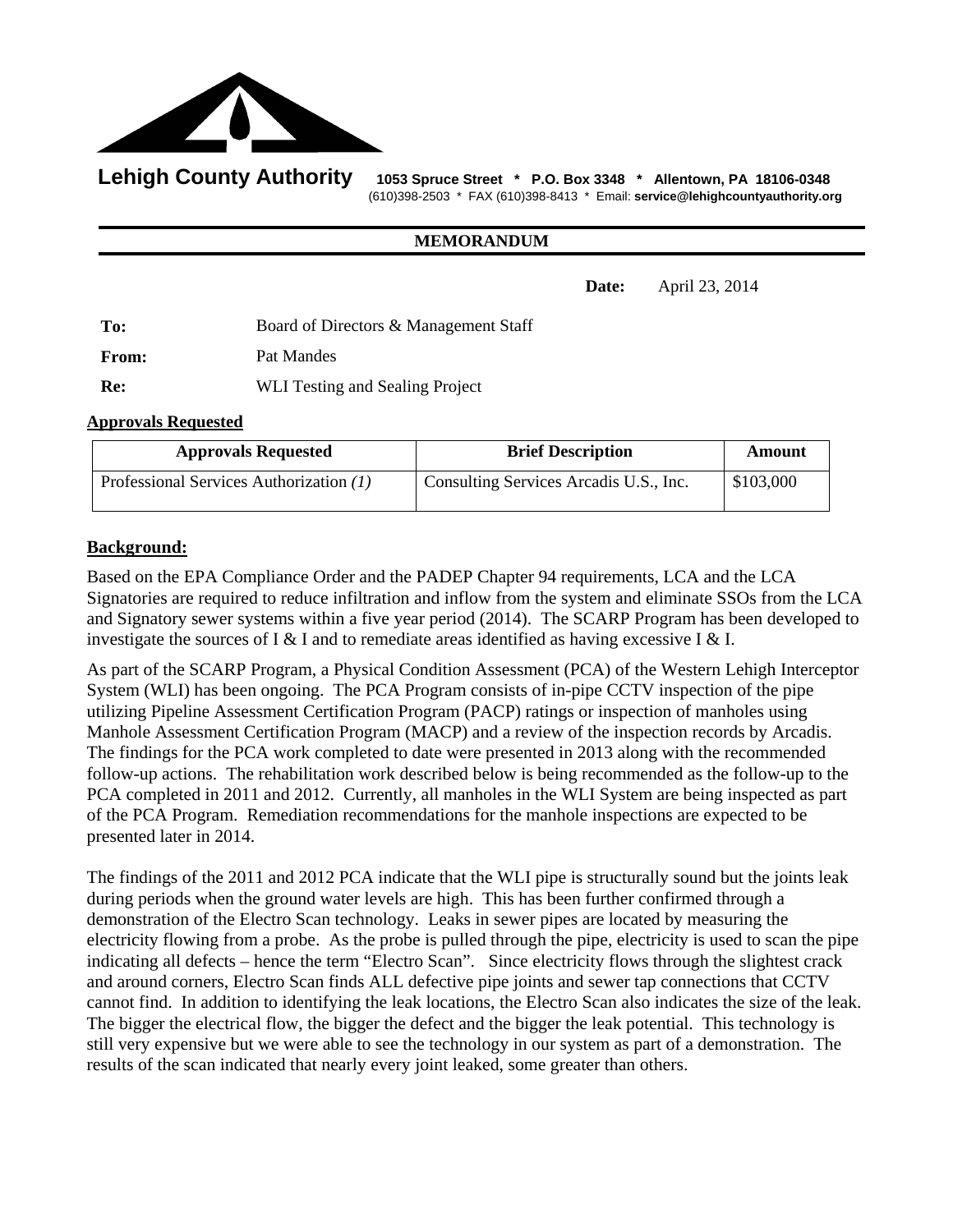# **Project Overview:**

This is an amendment to the current Arcadis authorization for the WLI Infiltration and Inflow Project. The work covered by this amendment includes rehabilitation work including testing and chemical grout sealing of 44,256 LF of pipe, CCTV with T & S of 24,139' of pipe adjacent to 20 WLI manholes, cleaning sections of pipe that have been found to have heavy debris, and five point repairs. This work will be performed in the following sections of the WLI system: Alburtis Macungie Trunkline, Brenigsville Trunkline, Upper Milford Trunkline, and the pipe upstream of Schantz Rd. This will actually be the first major project where actual rehabilitation and wet weather flows will be reduced in the system and will be beneficial to report this project to the EPA when requesting an extension of the Administrative Order.

The recommendation to rehabilitate the leaking joints by a Testing and Chemical Grout Sealing (T  $\&$  S) is based on the results of the CCTV work and further confirmation of the leaking joints by the Electro Scan. T & S has been applied as a rehabilitation technology since 1955 and been used widespread since the 1970's. Since that time, the chemical grouts used have been significantly improved. The  $T \& S$  technique will rehabilitate the sewers by stabilizing their structural condition and will eliminate rainfall derived infiltration and inflow and groundwater infiltration into the pipe system. The improvement in the structural condition of the pipe will promote long-term structural viability and sustainability of the system by stabilizing trench bedding.

This is a very cost effective defense against infiltration of groundwater compared to other rehabilitation technologies. Obviously, a longer term solution is to replace or line leaking pipe but the costs are considerably higher than T & S. Replacement of the pipe is certainly not warranted in this case because the pipe is in structurally good condition. The preliminary construction estimate for the  $T \& S$  and associated work is \$835,000.

T & S consists of air testing each joint in a pipeline. If the air test fails (cannot reach the required test pressure), the joint will be sealed by injection of chemical grout using pumps, hoses, and sealing packers. The chemical grout forms a waterproof collar around leaking pipes and manholes and is also forced into the surrounding soil/stone bedding where the grout will gel into the soil into a waterproof mass which cannot be extruded back into the sewer system. The sealed joints are left flush with the existing pipe surface. Not only does the grout prevent leaking, it provides pipe stability.

# **Engineering Consulting Services:**

A Professional Services Authorization is attached for Arcadis in the amount of \$103,000 for the development and bidding of documents and providing bidding support services related to the T & S of various branches of the WLI system to control leakage and to extend the service life of the pipe by stabilizing the pipe bedding.

The services that will be provided includes design, permitting support as needed, preparation of pre-qualification specifications, access acquisition support as needed, bid support, and preparation of agreements. The Arcadis proposal dated 4/25/2014 is attached for more details. The work is expected to be competed in 3 months with the bids for the construction work being accepted in mid-October. The actual construction work is expected to begin in December.

Arcadis was selected as the LCA I & I Engineer in 2008 through a selection process of pre-qualified consulting firms. They have significant experience with the  $T \& S$  technology including preparation of bid packages.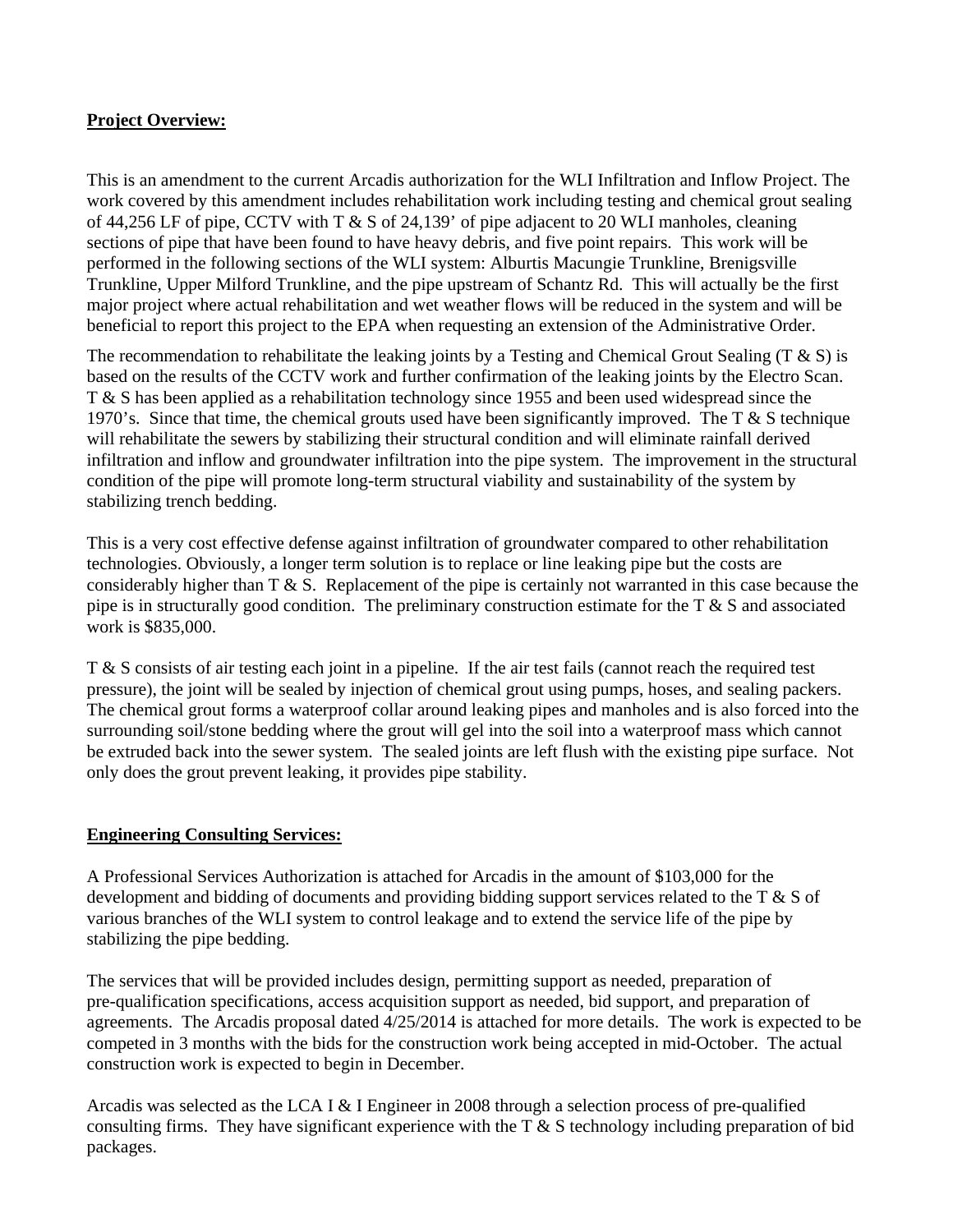#### **CAPITAL PROJECT AUTHORIZATION AMENDMENT NUMBER 18**

| <b>PROJECT NO.:</b>                        | $S-08-5$           |                          | <b>BUDGET FUND:</b>                               |    | <b>WLI Sewer Capital</b>                                              |
|--------------------------------------------|--------------------|--------------------------|---------------------------------------------------|----|-----------------------------------------------------------------------|
| <b>PROJECT TITLE:</b>                      |                    |                          | Signatory I & I Investigation/Remediation Program |    | <b>PROJECT TYPE:</b>                                                  |
| <b>TOTAL PROJECT</b><br>THIS AUTHORIZATION | Prior:<br>Current: | \$3,647,831<br>\$103,000 |                                                   |    | Construction<br><b>Engineering Study</b><br><b>Equipment Purchase</b> |
|                                            |                    |                          |                                                   | IX | Amendment                                                             |

#### **DESCRIPTION AND BENEFITS:**

#### **Full Project Overview**:

Based on the EPA Compliance Order and the PADEP Chapter 94 requirements, LCA and the LCA Signatories are required to reduce infiltration and inflow from the system and eliminate SSOs from the LCA and Signatory sewer systems within a five year period (2014). The SCARP Program has been developed to investigate the sources of I & I and to remediate areas identified as having excessive I & I. The SCARP Program consists of engineering tasks necessary to define and quantity the problems, to evaluate methods of redress and to determine the corrective actions required to meet the regulatory requirements.

#### **WLI Rehabilitation Work:**

The Physical Condition Assessment (PCA) of the WLI piping was conducted from 2011 and 2012. This project has been developed to remediate the issues discovered as a result of the PCA. The structure of the WLI pipe is generally in good condition. The Basis of Rehabilitation recommended for these areas of the WLI system are based on leakage in the pipe joints, heavy debris in over 6,500 LF of pipe, light debris in over 35,000 LF of pipe, and five areas with structural defects.

The objective of this project is to eliminate leakage into portions of the WLI system and to extend the life of the WLI pipes by stabilizing the pipe bedding around the sewers. The work will include design work related to Testing and Chemical Grouting of 44,256 LF of WLI, heavy interceptor cleaning in certain areas identified, CCTV with testing and sealing of 24,139 LF' of pipe adjacent to the WLI manholes, and five point repairs. The design project will consist of preparing the bid documents, drawings, and technical specifications, as well as prequalifying bidders, providing permitting, access acquisition support, and bid support.

| <b>Previously Approved</b>       |                 | <b>This</b> | <b>Total</b>    |
|----------------------------------|-----------------|-------------|-----------------|
|                                  |                 | Amendment   | Approval        |
| <b>Flow Monitoring Temporary</b> | \$1,280,950     |             | 1,280,950<br>\$ |
| Purchase of Flow Meters (9)      | \$63,000        |             | \$63,000        |
| Long Term Metering               | \$431,081       |             | \$431,081       |
| <b>Engineering Consulting</b>    | \$1,562,800     | \$103,000   | \$1,665,800     |
| <b>Staff</b>                     | \$300,000       |             | \$300,000       |
| Contingencies                    | \$10,000        |             | \$10,000        |
| <b>Totals</b>                    | 3,647,831<br>\$ | \$103,000   | 3,750,831<br>S  |

| Date | <b>General Manager</b>       | Date |
|------|------------------------------|------|
| Date | Chairman                     | Date |
|      | $V$ $\sim$ $L$ $\sim$ $\sim$ |      |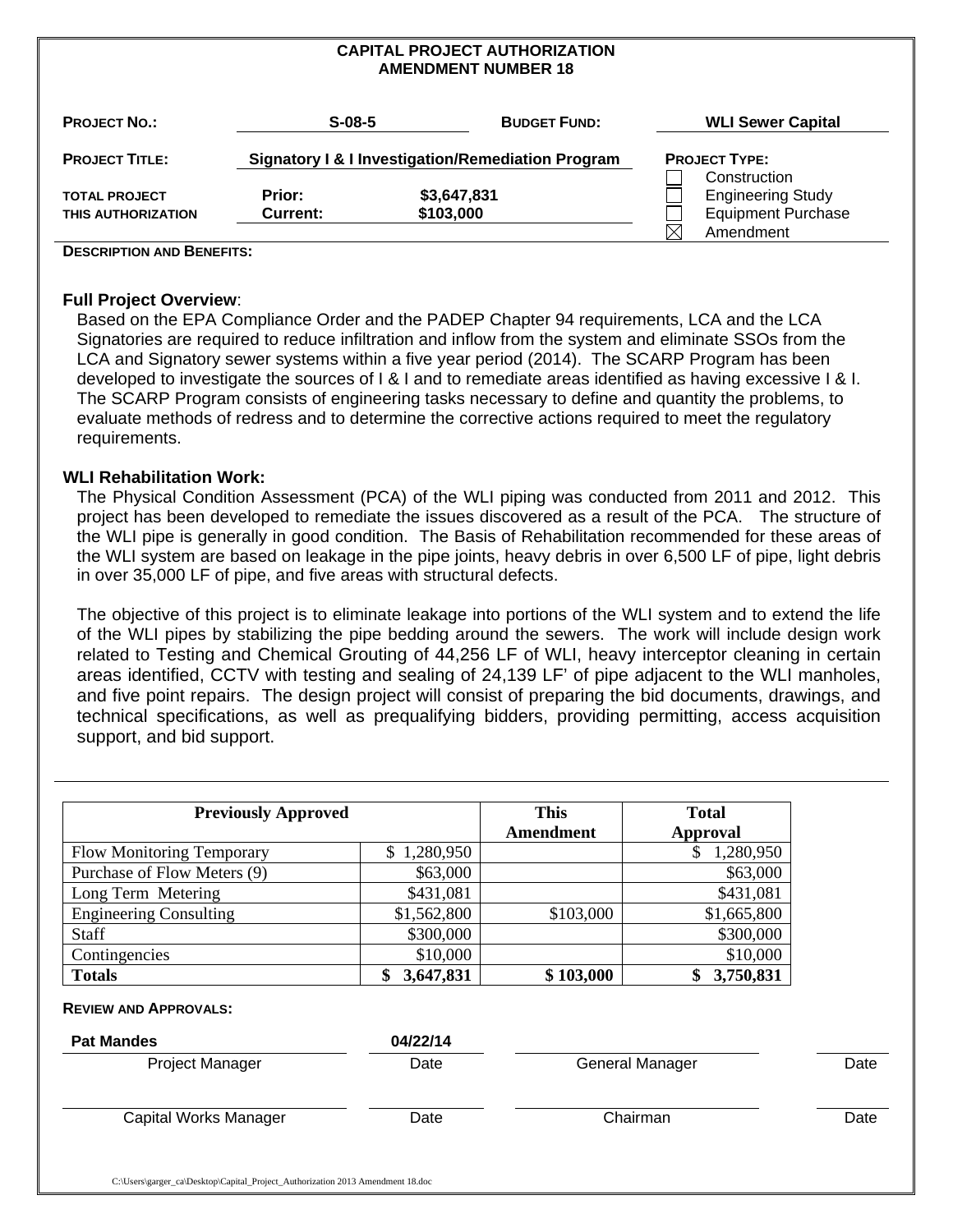

 **Lehigh County Authority 1053 Spruce Street \* P.O. Box 3348 \* Allentown, PA 18106-0348 (610)398-2503 \* FAX (610)398-8413**

# **PROFESSIONAL SERVICES AUTHORIZATION**

# **AMENDMENT NUMBER 18**

Jim Shelton **Approvals**  640 Freedom Business Center Suite 310 King of Prussia, PA 19106 **General Manager:**

**Professional: Date:** 4/22/14 Arcadis U.S., Inc. **Requested By:** Pat Mandes **Department Head:**

# **Description of Services (Work Scope, Steps, Check Points, etc.):**

This is an amendment to the current Arcadis authorization for the WLI Infiltration and Inflow Project: The work covered by this amendment includes the development of bidding documents and providing bidding support services related to 44,256 LF of Testing and Chemical Grouting, heavy interceptor cleaning, 24,139 LF' of SAPR sewer work and point repairs. The project areas include: Macungie-Alburtis Trunkline, Brenigsville Trunkline, Upper Milford Trunkline, and portions of the UMT WLI upstream of Schantz Rd.

Tasks include design, permitting support, access acquisition support, and bid support. **Design:** prepare bid documents, drawings, technical & prequalification specifications, cost estimate, and meet with LCA team.

**Permitting Support:** provide support in communications with Townships and PennDot. **Access Acquisition Support:** provide support to locate access and confirm access rights. **Bid Support:** prepare and distribute bid advertisement, conduct a pre-bid meeting, issue addendums, review prequalification, prepare bid tabulations, evaluate bids, prepare agreements.

The total "Not to Exceed" cost is \$103,000. The scope of work is described in more detail in the proposal dated November 26, 2013.

**Cost Estimate (not to be exceeded without further authorization):** This amendment is not to exceed \$103,000 for Design Package and Bidding Support. With this amendment the total authorization for the I&I Program consulting will be \$1,529,000.

# **Time Table and Completion Deadline:**

Present through December 2014.

|  |  | (For Authority Use Only) |
|--|--|--------------------------|
|--|--|--------------------------|

**Authorization Completion:** 

| <b>Approval:</b><br><b>Actual Cost:</b><br>Date: |
|--------------------------------------------------|
|--------------------------------------------------|

Capital Project S-08-05, Signatory I & I Investigation/Remediation Program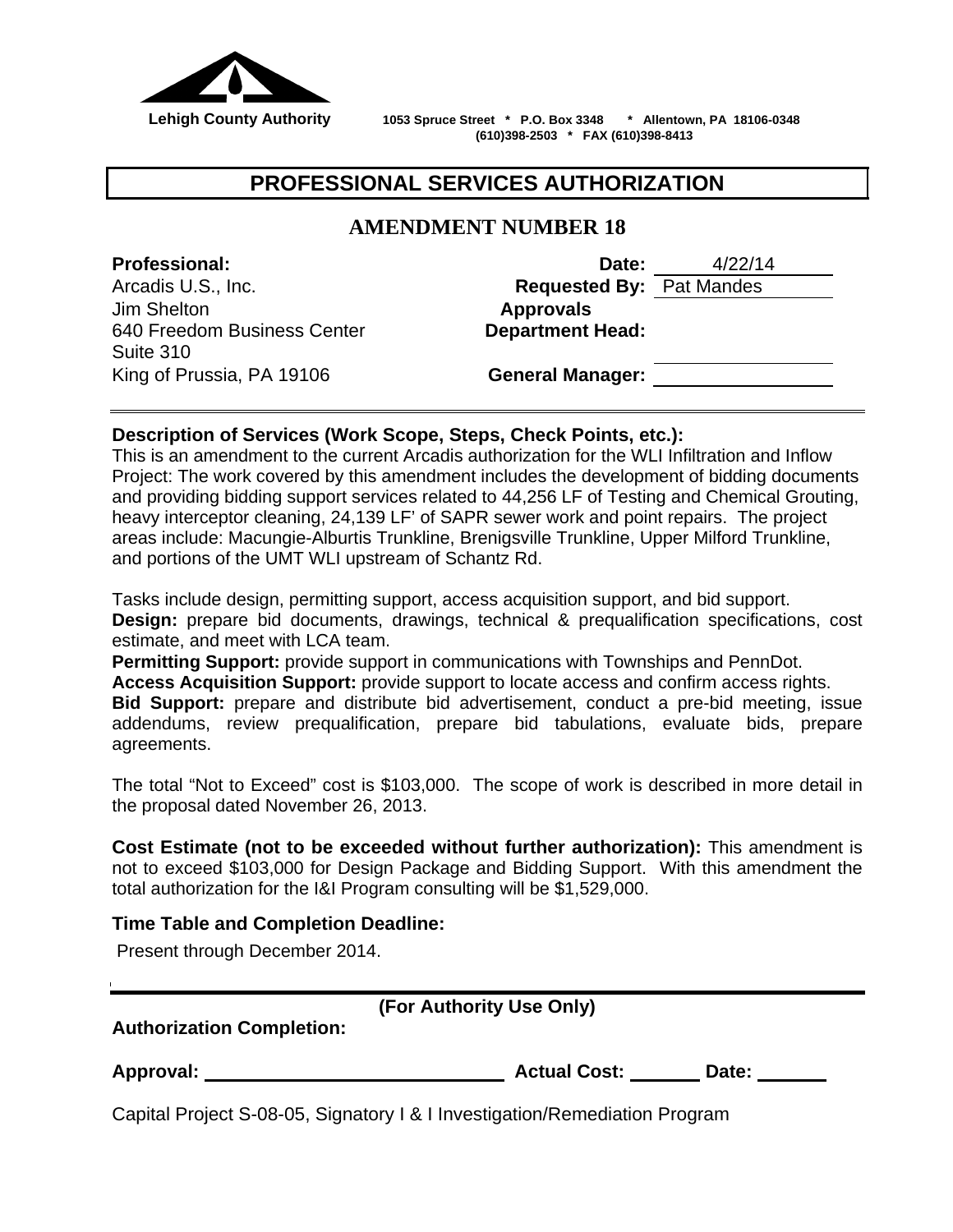

Ms. Pat Mandes Wastewater Services Director Lehigh County Authority P.O. Box 3348 Allentown, PA 18106

Subject:

Sewer Capacity and Rehabilitation Program (SCARP) Revised Scope and Budget for Design Package Preparation and Bidding Support for the Testing and Sealing of WLI and WLSP Sewers and Trunklines

Dear Ms. Mandes:

ARCADIS is pleased to provide Lehigh County Authority (LCA) with this scope and budget for the development of bidding documents and providing bidding support services related to testing and chemical grouting for leakage control of various aspects of the Western Lehigh Interceptor sewer system, specifically including the Alburtis-Macungie Trunkline, Brenigsville Trunkline, Upper Milford Trunkline, and portions of the WLI north of Schantz Road (collectively known as the AMB for the purposes of this scope). This proposal also offers additional scope and budget to include the test and seal work needed for the SAPR sewers (SCARP sewers owned by Macungie Borough, Alburtis Borough, Upper Macungie Township, and Lower Macungie Township) that are directly connected to the WLI and subject to the same benefits from the test and seal process as the adjacent WLI pipes.

#### **OBJECTIVES**

The primary goal of this work is to eliminate infiltration leakage into portions of the sewer system that are suspected of or are known to contribute significant leakage and to extend the service life of the pipes by stabilizing the pipe bedding around the sewers and laterals. For the SAPR pipes, a secondary goal is identifying where structural repairs may be additionally warranted.

#### **SCOPE OF WORK**

#### **Task 1 – Design**

ARCADIS will prepare bid ready documents for the cleaning and testing and grouting of sewer joints, laterals connected to the sewer (LCS), and laterals connected to manholes (LCM). Drawings will be prepared using existing GIS presentations

ARCADIS U.S., Inc. 640 Freedom Business Center Suite 310 King of Prussia Pennsylvania 19106 Tel 610.768.5813 Fax 610.768.5817 **www.arcadis-us.com**

Date: April 25, 2014

Contact: Jim Shelton

Phone: 484.688.0367

Email: James.Shelton@arcadisus.com

Our ref: 0247-511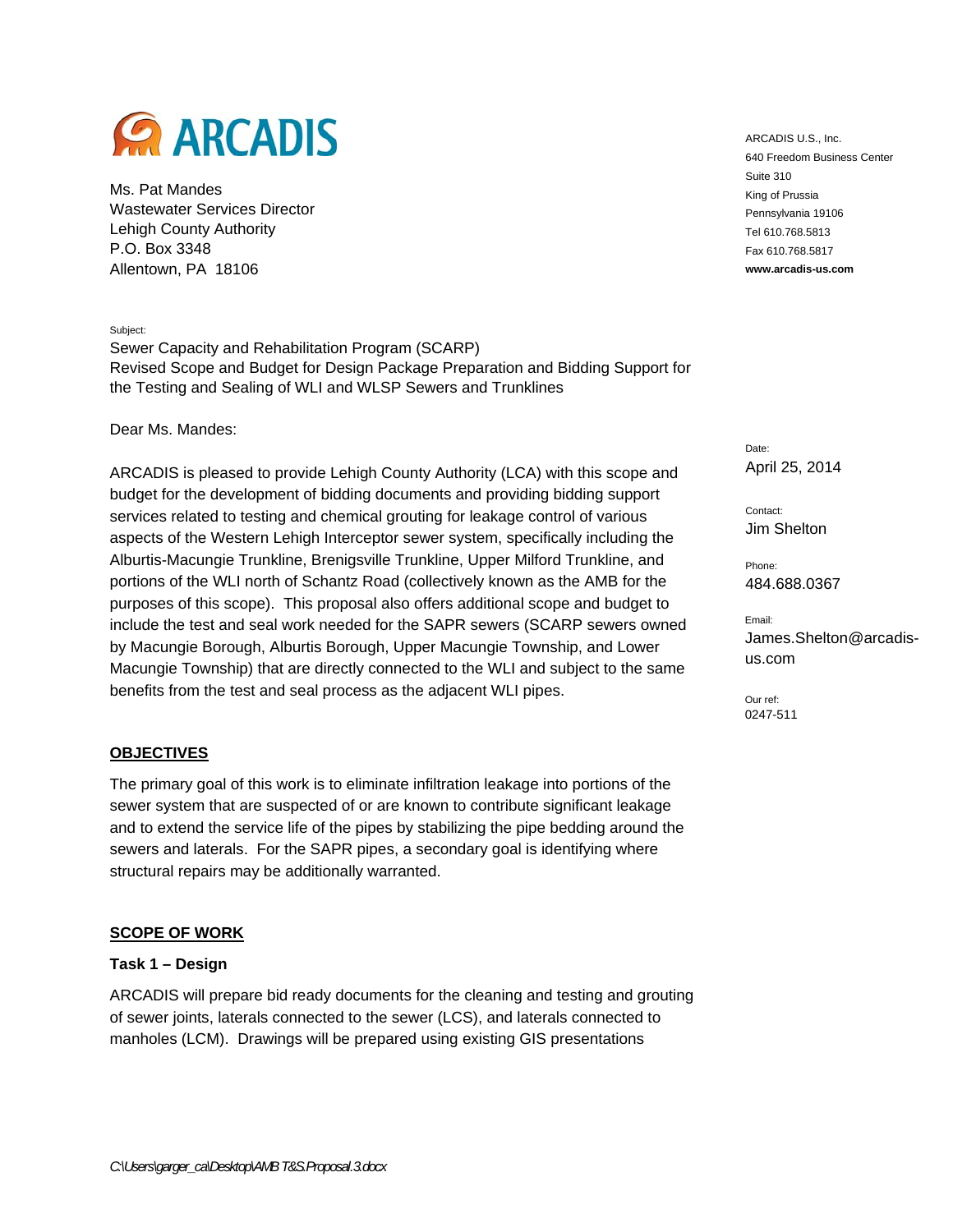

prepared during previous physical condition assessment work, developing these GIS figures to show the work and access to the various work sites. Access for all work sites will be reviewed using aerial photography and, where needed, field walks. For the purposes of this scope and budget, one day of field work has been allocated for each of the three areas.

ARCADIS will prepare a set of front-end and technical specifications complementary to the construction drawings. These specifications will detail work to be completed, materials of construction, performance requirements, and execution requirements. These will be organized in standard CSI three part specification format. Technical specifications will use ARCADIS's master technical specifications as a basis. Front end bidding and contracting documents will be prepared using LCA's EJCDC format documents, including integrated General/Supplemental Conditions formats.

Experience has shown that quality of construction varies widely between trenchless technology construction firms. ARCADIS will include the pre-qualification specification and process that we have successfully used for buried infrastructure projects for nearly a decade to ensure that only qualified firms bid the work; this will be similar to the approach successfully used for LCA's 2009 WLI Rehab project.

ARCADIS will prepare the Engineer's Opinion of Probable Construction Cost (EOPCC) based on the design drawings, specifications, and our experience bidding and building similar work. Final EOPCCs will be developed in a format to mirror the Bid Form developed for each construction project. Construction duration schedules will be provided based on the sequence of work developed as part of the technical specifications.

ARCADIS will provide draft plans and specifications and EOPCCs for LCA review at 90% completion and at completion of design. A single review meeting to reconcile comments will be held at LCA's offices.

| Area         | <b>Anticipated</b><br><b>Construction</b><br><b>Cost</b> | Footage | <b>Segments</b> | <b>LCS</b> | <b>LCM</b> |
|--------------|----------------------------------------------------------|---------|-----------------|------------|------------|
| <b>AMB</b>   | \$430,000                                                | 44,256  | 192             | 29         | 29         |
| <b>SAPR</b>  | \$205,000                                                | 24,139  | 88              | 88         | 18         |
| <b>Total</b> | \$835,000                                                | 68,395  | 280             | 117        | 47         |

The work areas total 13 miles of sewer. The below table lists the pertinent features of the three different work areas.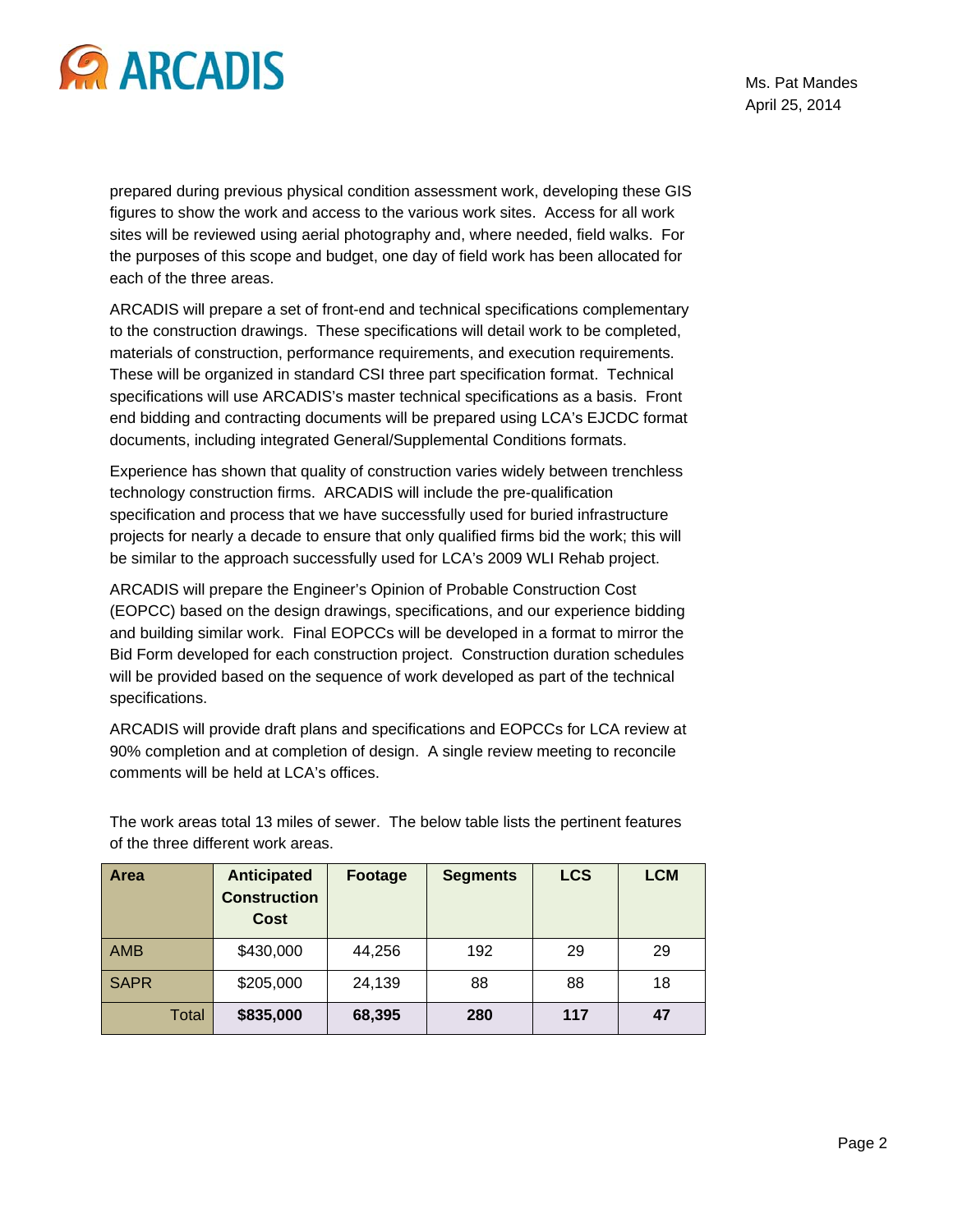

Ms. Pat Mandes April 25, 2014

#### **Task 2 – Permitting Support**

ARCADIS will provide permitting support to LCA to complete the required communications with PennDOT. Per discussions with Keystone Engineering, a formal highway occupancy permit application has not recently been required for this type of work, so for the purposes of this scope and budget, we have assumed nominal support will be necessary. Should PennDot requirements change necessitating the completion of a formal highway occupancy permit application, ARCADIS will provide a separate cost estimate for performing that service.

#### **Task 3 – Access Acquisition Support**

ARCADIS will provide support to LCA to confirm access rights to the various sites of the work. For the purposes of this scope and budget, we have assumed nominal support will be necessary.

#### **Task 4 – Bid Support**

ARCADIS will prepare the advertisement for bidders in accordance with LCA practices. Advertising costs will be paid by LCA. We will distribute Bid Documents to prospective bidders by paper; payments by prospective bidders for Bid Documents will be set and retained by ARCADIS. LCA and ARCADIS will maintain viewing rooms for bidders to review the documents. ARCADIS will issue email blasts to inform potential bidders of the work.

We will maintain a list of bidders, addresses, email, and contact information in Microsoft Excel format, respond to questions by prospective bidders and equipment suppliers concerning information in the Contract Documents, schedule and conduct pre-bid meeting to cover the project, prepare and distribute minutes to attendees and other appropriate parties from the pre-bid meeting, prepare and issue addenda as appropriate to interpret, clarify, or expand upon the Contract Documents, and attend the bid opening.

ARCADIS will review all prequalification submittals and determine which bidders are qualified to submit bids.

Once bids are received, ARCADIS will prepare bid tabulation sheets in Microsoft Excel format, evaluate the bids received for compliance with the bidding requirements and bid balance, review bid bonds, insurance, and other information provided for general conformance with Contract Documents, and provide recommendations with respect to acceptance of bids and award of construction contracts.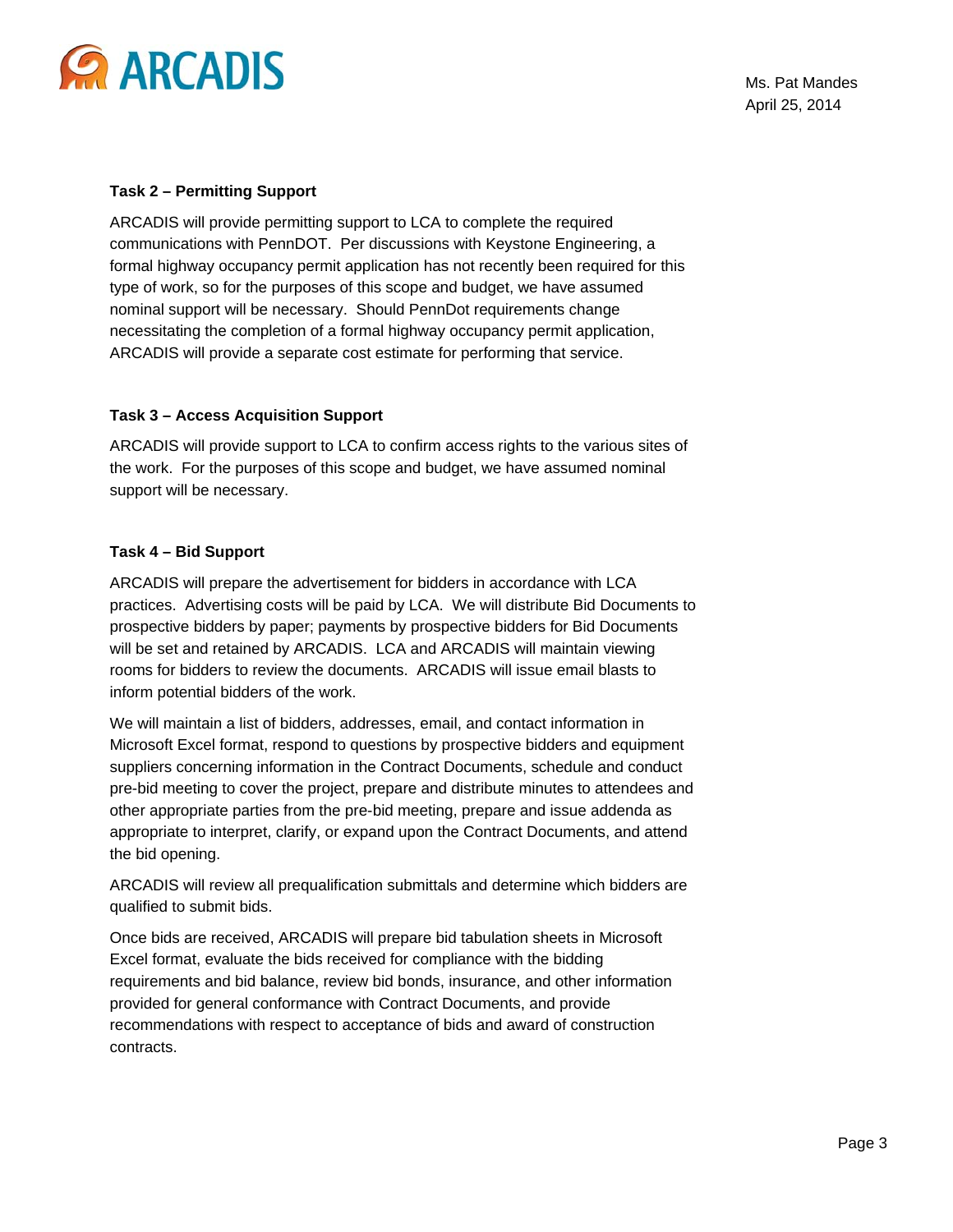

Ms. Pat Mandes April 25, 2014

Once LCA has determined the successful bidder, ARCADIS will prepare necessary agreements and performance and payment bonds in an editable electronic version for execution by LCA and the successful bidder. ARCADIS will coordinate receipt of bonds, insurance certificates, signed Agreements, and other documents both in paper and scanned electronic version from successful bidders. We have assumed LCA will furnish the editable templates for the required form of the bonds and Agreement.

#### **DELIVERABLES AND WORKSHOP**

- 1. 90% design package and construction cost estimate
- 2. 90% design review workshop
- 3. Bidding documents
- 4. Advertisement for bidders
- 5. Prequalification determination letters
- 6. Bid tabulation and recommendation
- 7. Draft award and agreement documents

#### **BUDGET ESTIMATE**

We offer a budget that is based on a base scope built around the AMB work, with additional line costs for the SAPR work, as shown in the below table.

| Area                          | <b>AMB</b><br>(8 miles) | <b>Adder for</b><br><b>SAPR</b><br>(5 miles) | <b>Total for all</b><br>16 miles |
|-------------------------------|-------------------------|----------------------------------------------|----------------------------------|
| Task 1 - Design               | \$63,000                | \$19,000                                     | \$82,000                         |
| Task 2 - Permit<br>Support    | \$5,000                 |                                              | \$5,000                          |
| Task $3 -$ Access<br>Support  | \$5,000                 |                                              | \$5,000                          |
| Task $4 -$ Bidding<br>Support | \$11,000                |                                              | \$11,000                         |
| <b>Total</b>                  | \$84,000                | \$19,000                                     | \$103,000                        |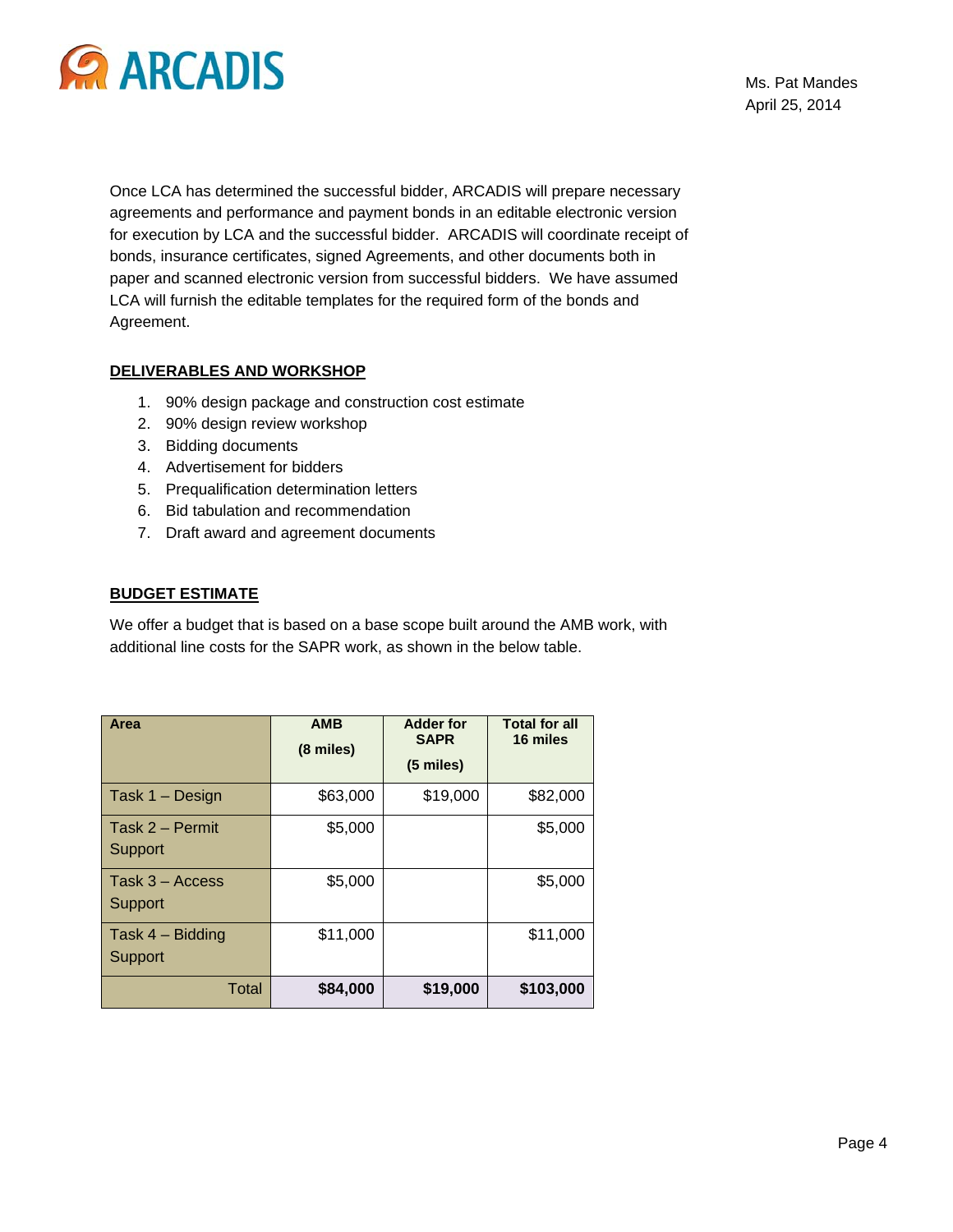

Ms. Pat Mandes April 25, 2014

We propose to complete these services on a time and materials basis in accordance with the Agreement between LCA and Malcolm Pirnie, Inc., dated June 17, 1997, and the current Summary of Standard Charges for Lehigh County Authority. We will not exceed this budget without prior authorization from LCA. Payment for services will be based upon the actual labor and expenses incurred.

Please contact me with your authorization to proceed if this scope and budget are acceptable to you. If you have any questions please do not hesitate to call me at 484-688-0367.

Sincerely,

ARCADIS U.S., Inc.

James N. Shelton

James W. Shelton, PE Vice President

C: Tony Dill, ARCADIS Tanya McCoy-Caretti, ARCADIS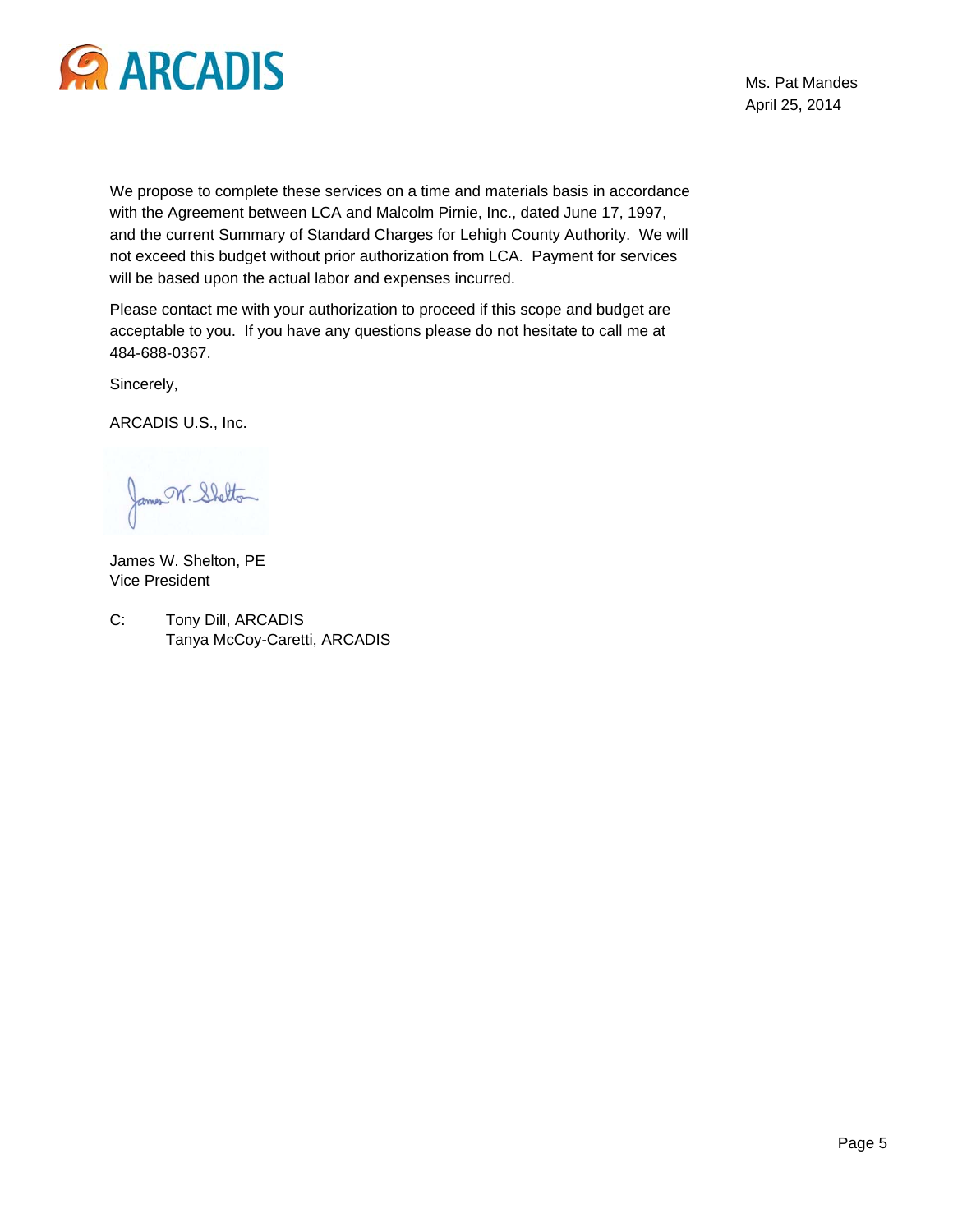

Lehigh County Authority 1053 Spruce Street \* P.O. Box 3348 \* Allentown, PA 18106-0348 (610)398-2503 \* FAX (610)398-8413 \* Email: **service@lehighcountyauthority.org** 

### **MEMORANDUM**

**Date:** May 20, 2014

**To:** Authority Board

**From:** Phil DePoe, Frank Leist

**Subject:** Lehigh County Authority: Allentown Division – SSES Work (Sewer and Manhole Inspection) - Construction Phase

#### **MOTIONS /APPROVALS REQUESTED:**

| No.          | <b>Item</b>                                                          | Amount    |
|--------------|----------------------------------------------------------------------|-----------|
|              | Capital Project Authorization - Amendment No. 1                      | \$844,337 |
|              | <b>Construction Phase</b>                                            |           |
|              |                                                                      |           |
| $\mathbf{2}$ | Professional Services Amendment No. 1- Construction Phase – Whitman, | \$54,930  |
| $**$         | Requardt and Associates, LLP (WR&A)                                  |           |
|              |                                                                      |           |
| 3            | <b>Contract Awards: Construction Phase</b>                           |           |
| $**$         | General Construction: <i>Video Pipe Services, Inc.</i>               | \$654,407 |

*(\*\*) Included in the Capital Project Authorization* 

#### **PROJECT OVERVIEW:**

This project involves field investigatory work to identify sources of inflow and infiltration (I/I) in the City's sanitary sewer system located in the Primary and Secondary basins as identified in a WR&A Report dated January 2013. The work will include closed circuit television (CCTV) inspection of approximately 102,000 linear feet of sanitary sewer mains ranging in size from 8 to 36 inches in diameter. The work will include the inspection of approximately 550 manholes and sewer piping point repairs, joint repairs, smoke testing, and heavy cleaning. Upon completion of the SSES work, WR&A will summarize the findings and conclusions of the review in a technical memorandum.

# **FINANCIAL:**

This project is identified as Administrative Order / Un-Completed Work and will be funded by the City.

# **PROJECT STATUS:**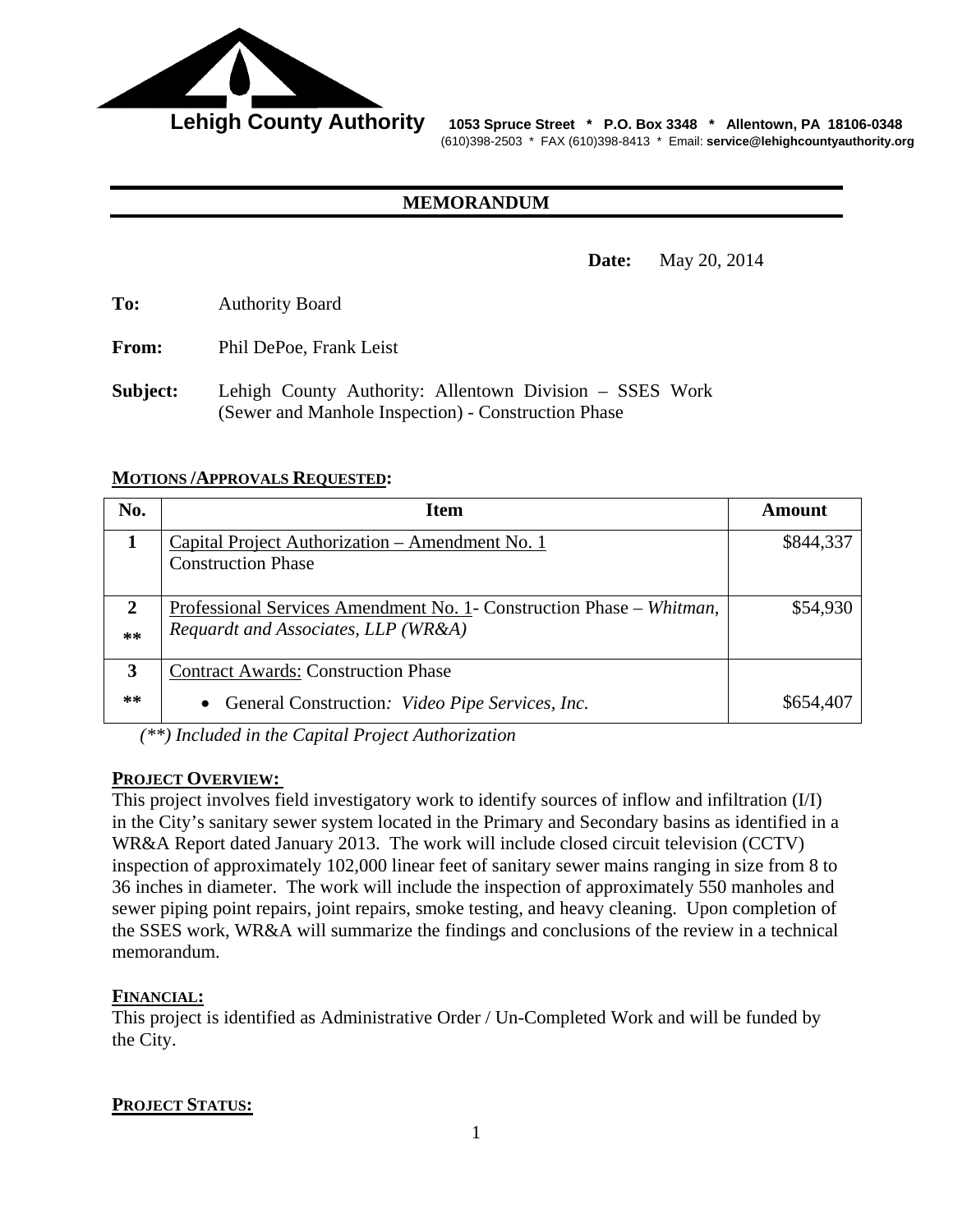In accordance with the Lease Agreement, the City is responsible for determining what Administrative Order (AO) work is to take place, and LCA is responsible to execute said work. The City was interested in starting with the SSES work; however, the costs of continuing the professional services contract with WR&A would necessitate a change order in excess of what City policy would allow. Since draft technical specifications were already developed by WR&A, to expedite the project the City and LCA agreed that LCA could negotiate a professional services contract with WR&A. The design phase of this project was authorized by LCA administratively on February 10, 2014.

The project was advertised for bid on March 19, 2014. A mandatory pre-bid meeting was held on April 10, 2014. Bids were received on April 28, 2014.

# **THIS APPROVAL: CONSTRUCTION PHASE**

# **BIDDING SUMMARY: CONSTRUCTION CONTRACT**

This project requires a General Construction Contract. The bid documents were e-mailed electronically to eight (8) contractors. Two contractors attended the mandatory pre-bid meeting. The bidding results, which reflect the Base Bid (along with Contingent Bid Items), are as follows:

| <b>General Construction</b>      |              |  |
|----------------------------------|--------------|--|
| <b>Bidder</b>                    | Amount       |  |
| <b>Video Pipe Services, Inc.</b> | \$654,406.60 |  |
| Utility Services Group, Inc.     | \$783,228.00 |  |

Reference checks for the low bidder, Video Pipe Services Inc., have identified no issues. In fact, Video Pipe Services, Inc. has completed pipe cleaning, pipe inspection, joint grouting and trenchless spot repairs for Allentown and surrounding areas for over 15-years. Therefore, we recommend awarding the General Construction Contract to Video Pipe Services, Inc. subject to the receipt of the necessary Performance Bonds, Insurance and other required documentation.

# **PROFESSIONAL SERVICES:**

WR&A will provide project management and inspection of the SSES work for the construction phase of the project. The work will generally include:

- 1. One inspector for a maximum of 3-month, 12-week period of CCTV inspection.
- 2. Continual coordination with the SSES contractor- including answering requests for information, mapping and review of the information, determinations of necessity of point repairs and other contingent contractor services.
- 3. Necessary coordination with LCA on the status of SSES efforts.

WR&A will review the results of the SSES studies. The work will generally include:

- 1. Review of the CCTV inspections, manhole inspections, and smoke testing results as performed by others.
- 2. Point repairs will be reviewed as they relate to RDII removal and the modeled preferred alternative – based upon the results of the SSES investigations, a refined RDII removal value will be developed.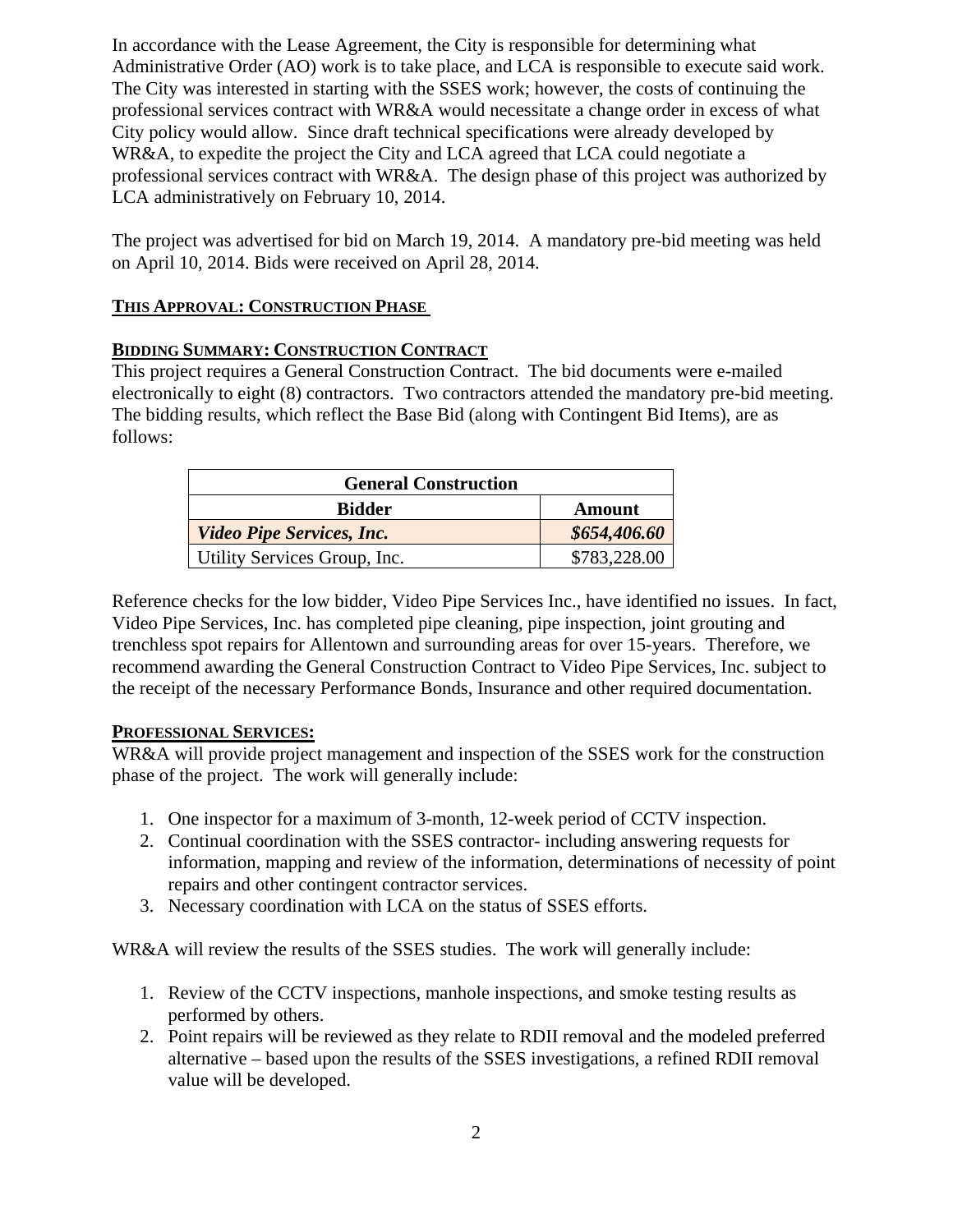3. SSES study review will be summarized in a technical memorandum of findings and conclusions of the review, and will include associated calculations and figures.

# **SCHEDULE**

Assuming approval of the Construction Phase at the May 27, 2014 Board meeting, Notice to Proceed will be issued mid to late June with an estimated completion date of mid to late October. WR&A's technical memorandum is expected four (4) weeks after the SSES work has concluded.

# **FUTURE AUTHORIZATIONS**

None Anticipated.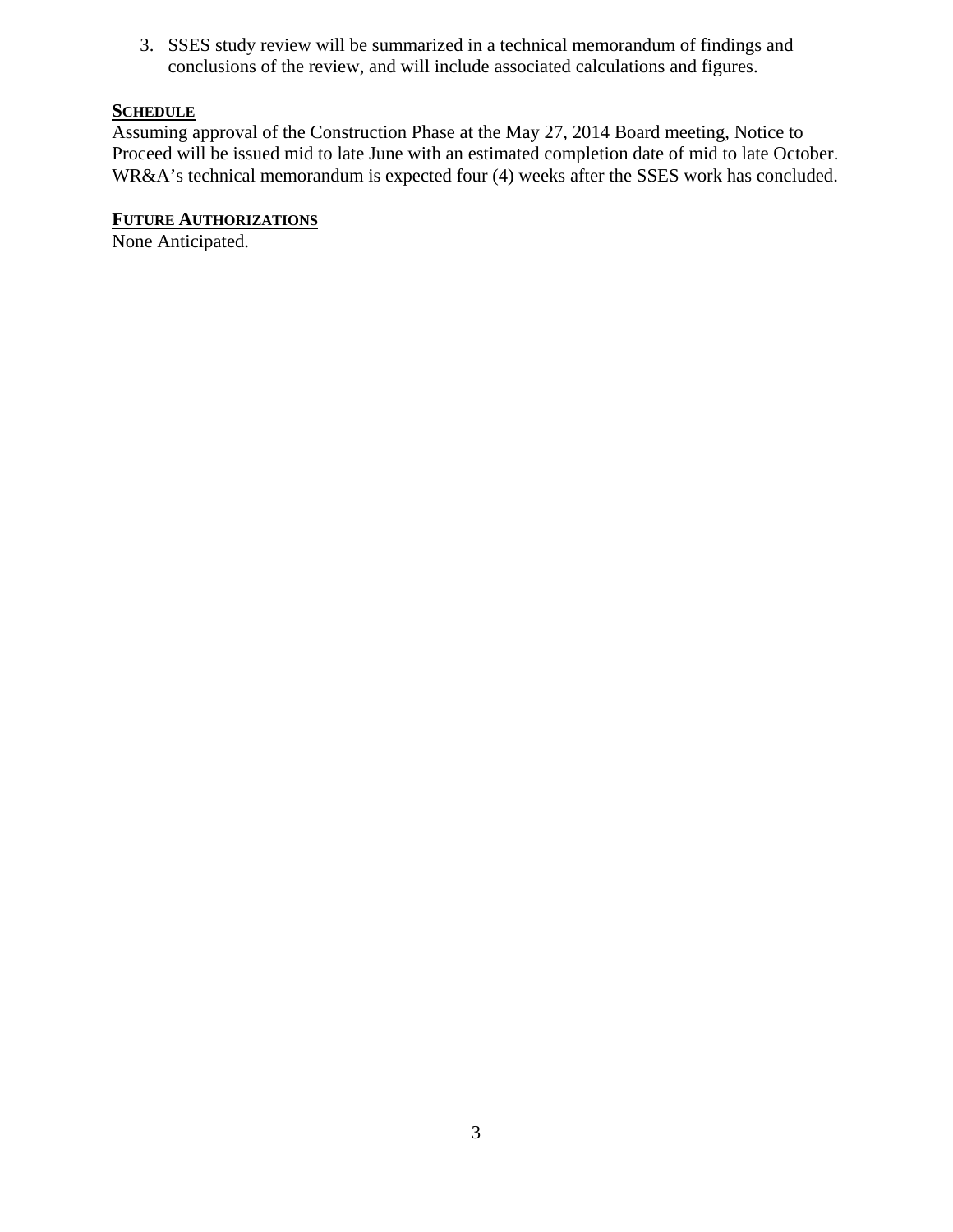| <b>CAPITAL PROJECT AUTHORIZATION</b>           |                                                                                                                                      |                     |                                                                                          |  |
|------------------------------------------------|--------------------------------------------------------------------------------------------------------------------------------------|---------------------|------------------------------------------------------------------------------------------|--|
| <b>PROJECT NO.:</b>                            | $CA-S-9$                                                                                                                             | <b>BUDGET FUND:</b> | <b>Allentown Division - Wastewater</b><br>Fund                                           |  |
| <b>PROJECT TITLE:</b>                          | <b>Lehigh County Authority: Allentown Division</b><br><b>SSES Work (Sewer and Manhole Inspection) –</b><br><b>Construction Phase</b> |                     | <b>PROJECT TYPE:</b>                                                                     |  |
| <b>THIS AUTHORIZATION</b><br>TO DATE (W/ABOVE) | \$844,337<br>\$865,667                                                                                                               |                     | Construction<br><b>Engineering Study</b><br><b>Equipment Purchase</b><br>Amendment No. 1 |  |

#### **DESCRIPTION AND BENEFITS:**

Field investigatory work to identify sources of infiltration and inflow in the City sanitary sewer system located in the Primary and Secondary basins as identified in the WR&A report. The work will include CCTV if ~102,000 linear feet of sanitary sewer mains, manhole inspections, smoke testing, joint testing and sealing, point repairs and heavy cleaning.

The design phase of this project was previously authorized administratively. This project is identified as Administrative Order / Un-Completed Work and will be funded by the City. Upon completion of the SSES work, WR&A will summarize the findings and conclusions of the review in a technical memorandum.

#### **THIS AMENDMENT –Construction Phase**

Includes staff time, professional services, general construction contract, miscellaneous cost, and contingencies for the construction of the aforementioned facilities

Please reference the cover Memo for additional information.

#### **Authorization Status:**

| <b>Previous Authorizations</b>       |           |  |  |
|--------------------------------------|-----------|--|--|
| Design Phase                         | \$21,330  |  |  |
| <b>REQUESTED THIS AUTHORIZATION</b>  |           |  |  |
| <b>Construction Phase</b>            |           |  |  |
| <b>Staff</b>                         | \$25,000  |  |  |
| <b>Professional Services</b>         | \$54,930  |  |  |
| <b>General Construction Contract</b> | \$654,407 |  |  |
| <b>Miscellaneous</b>                 | \$10,000  |  |  |
| Contingency                          | \$100,000 |  |  |
| <b>Total This Authorization</b>      | \$844,337 |  |  |
| <b>Future Authorization</b>          |           |  |  |
| Non Anticipated                      |           |  |  |
| <b>Total Estimated Project</b>       | \$865,667 |  |  |

# **REVIEW AND APPROVALS:**

Project Manager Date Date Chief Executive Officer Date

Chief Capital Works Officer Date Date Chairman Date Chairman Date